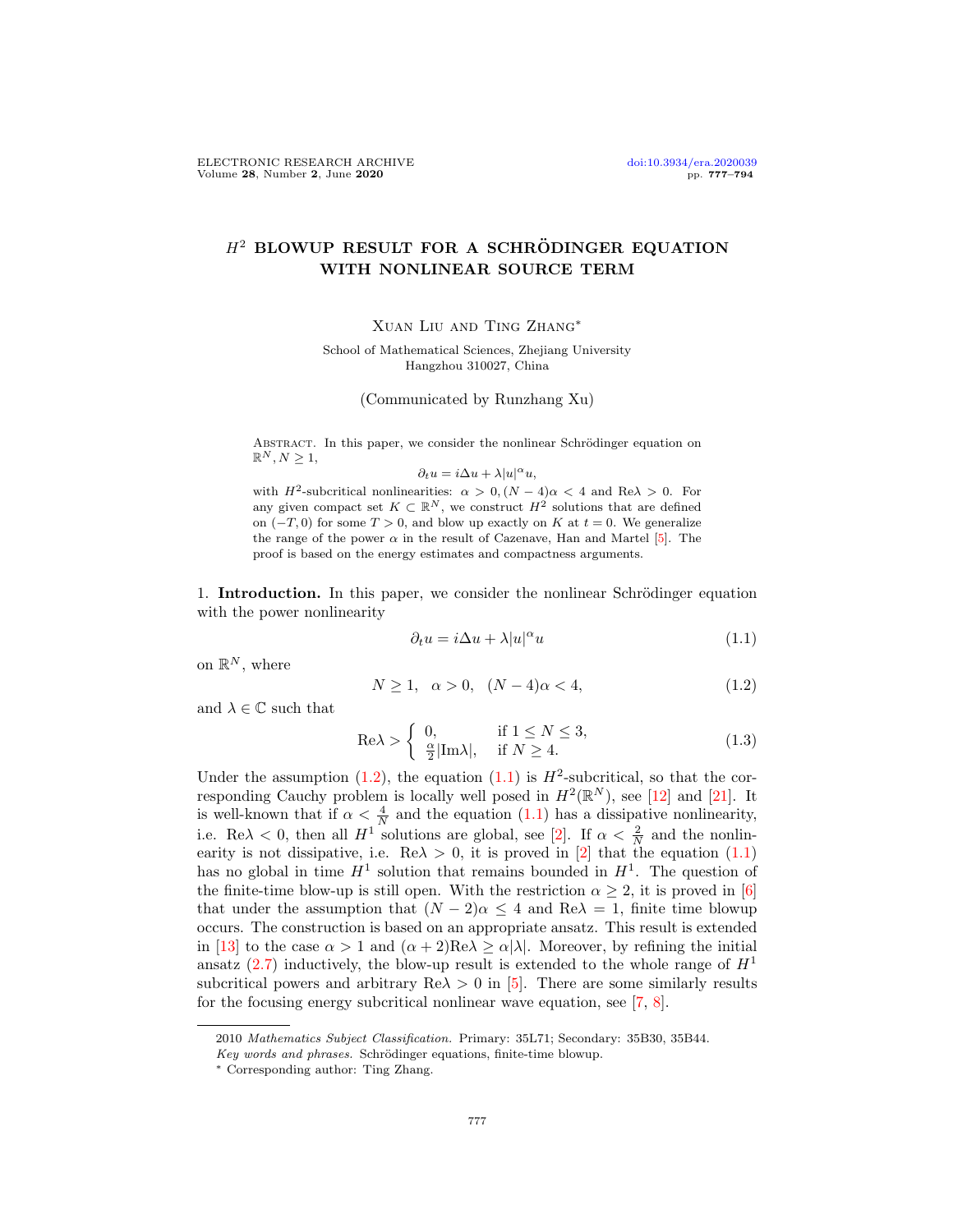In this paper, we extend the previous blow-up result in  $[5]$  to the  $H^2$ -subcritical case under the additional technical assumptions [\(1.3\)](#page-0-2).

<span id="page-1-2"></span>**Theorem 1.1.** Under the conditions  $(1.2)$  and  $(1.3)$ , for any nonempty compact subset  $K \subset \mathbb{R}^N$ , there exist  $S \in (-1,0)$  and a solution  $u \in C([S,0), H^2(\mathbb{R}^N))$  $C^1([S,0), L^2(\mathbb{R}^N))$  of the equation  $(1.1)$  which blows up at time 0 exactly on K in the following sense.

(1) If  $x_0 \in K$  then for any  $r > 0$ ,

<span id="page-1-0"></span>
$$
\lim_{t \uparrow 0} \|u(t)\|_{L^2(|x - x_0| < r)} = \infty. \tag{1.4}
$$

(2) If U is a open subset of  $\mathbb{R}^N$  such that  $K \subset U$ , then

<span id="page-1-1"></span>
$$
\lim_{t \uparrow 0} \|\nabla u(t)\|_{L^2(U)} = \infty, \text{ and } \lim_{t \uparrow 0} \|\Delta u(t)\|_{L^2(U)} = \infty.
$$
 (1.5)

(3) If  $\Omega$  is a open subset of  $\mathbb{R}^N$  such that  $\overline{\Omega} \cap K = \emptyset$ , then

<span id="page-1-3"></span>
$$
\sup_{t \in (S,0]} \|u(t)\|_{H^2(\Omega)} < \infty. \tag{1.6}
$$

**Remark 1.1.** Under the assumptions that  $\alpha > 0$ ,  $(N-2)\alpha \leq 4$  and  $\text{Re}\lambda > 0$ , Cazenave-Han-Martel  $[5]$  proved that given any nonempty compact subset K of  $\mathbb{R}^N$ , there exists a  $H^1$  solution of [\(1.1\)](#page-0-1) which blows up exactly on K when  $t=0$ . We generalize the range of  $\alpha$  to the  $H^2$ -subcritical case, following the technique developed in [\[6\]](#page-17-3). For technical reasons, we require that  $\text{Re}\lambda > \frac{\alpha}{2}|\text{Im}\lambda|$  when the dimension  $N \geq 4$ , which is used in the proof of the estimates of  $\|\partial_t \varepsilon_n\|_{L^2}$ , see  $(3.29)$ - $(3.41)$ .

Remark 1.2. It follows from [\(1.4\)](#page-1-0) and [\(1.5\)](#page-1-1) that both  $||u(t)||_2$ ,  $||\nabla u(t)||_2$  and  $\|\Delta u(t)\|_2$  blow up when  $t \uparrow 0$ .

Remark 1.3. The estimate [\(1.4\)](#page-1-0) can be refined. More precisely, it follows from [\(4.8\)](#page-16-1) that

$$
(-t)^{-\frac{1}{\alpha} + \frac{N}{2k}} \lesssim ||u(t)||_{L^2(|x-x_0| < r)} \lesssim (-t)^{-\frac{1}{\alpha}}
$$

where  $k > N\alpha$  is given by  $(2.2)$ .

We prove Theorem [1.1](#page-1-2) by the strategy of [1]. More precisely, we consider the sequence  $\{u_n\}_{n\geq 1}$  of solutions of  $(1.1)$  with the initial datum  $u_n(-\frac{1}{n}) = U_J(-\frac{1}{n}),$ where  $U_J$  is a refined blowup profile defined in Lemma [2.3.](#page-6-0) It follows that  $u_n$  is defined on  $(s_n, -\frac{1}{n})$  for some  $s_n < -\frac{1}{n}$ . Letting  $\varepsilon_n(t) = u_n(t) - U_J(t)$ , following the ideas of [\[5,](#page-17-0) [15\]](#page-17-7), we show that  $\{\varepsilon_n\}_{n\geq 1}$  is uniformly bounded in  $L^{\infty}((S,\tau), H^2) \cap$  $W^{1,\infty}((S,\tau), L^2)$  (S is given by Proposition [3.1\)](#page-8-0) for any  $\tau \in (S,0)$  by the energy arguments. Moreover, by the compactness argument, we find  $\varepsilon \in L^{\infty}((S,0), H^2) \cap$  $W^{1,\infty}((S,0), L^2)$  and a subsequence of  $\{\varepsilon_n\}_{n\geq 1}$  weakly converges to  $\varepsilon$ . Therefore, setting  $u(t) = U<sub>J</sub>(t) + \varepsilon(t)$ , we see that u is a  $H<sup>2</sup>$  solution of [\(1.1\)](#page-0-1). Finally, note that  $\varepsilon$  is bounded in  $H^2(\mathbb{R}^N)$  and  $U_J$  blows up at time 0 exactly on K, we deduce that  $u(t)$  also blows up at time 0 exactly on K.

The solution u given by Theorem [1.1](#page-1-2) blows up at  $t = 0$  like the function  $U_J$ defined in Lemma [2.3](#page-6-0). Since the function  $U_0$  defined by [\(2.7\)](#page-2-0) satisfying  $U_t =$  $\lambda |U|^{\alpha}U$ , and  $U_J$  is a refinement of  $U_0$ , we see that the solution u displays an ODEtype blowup. We recall that there are many ODE-type blowup results for several other nonlinear equations, refer to [\[10,](#page-17-8) [17,](#page-17-9) [20\]](#page-17-10) for results in the parabolic context,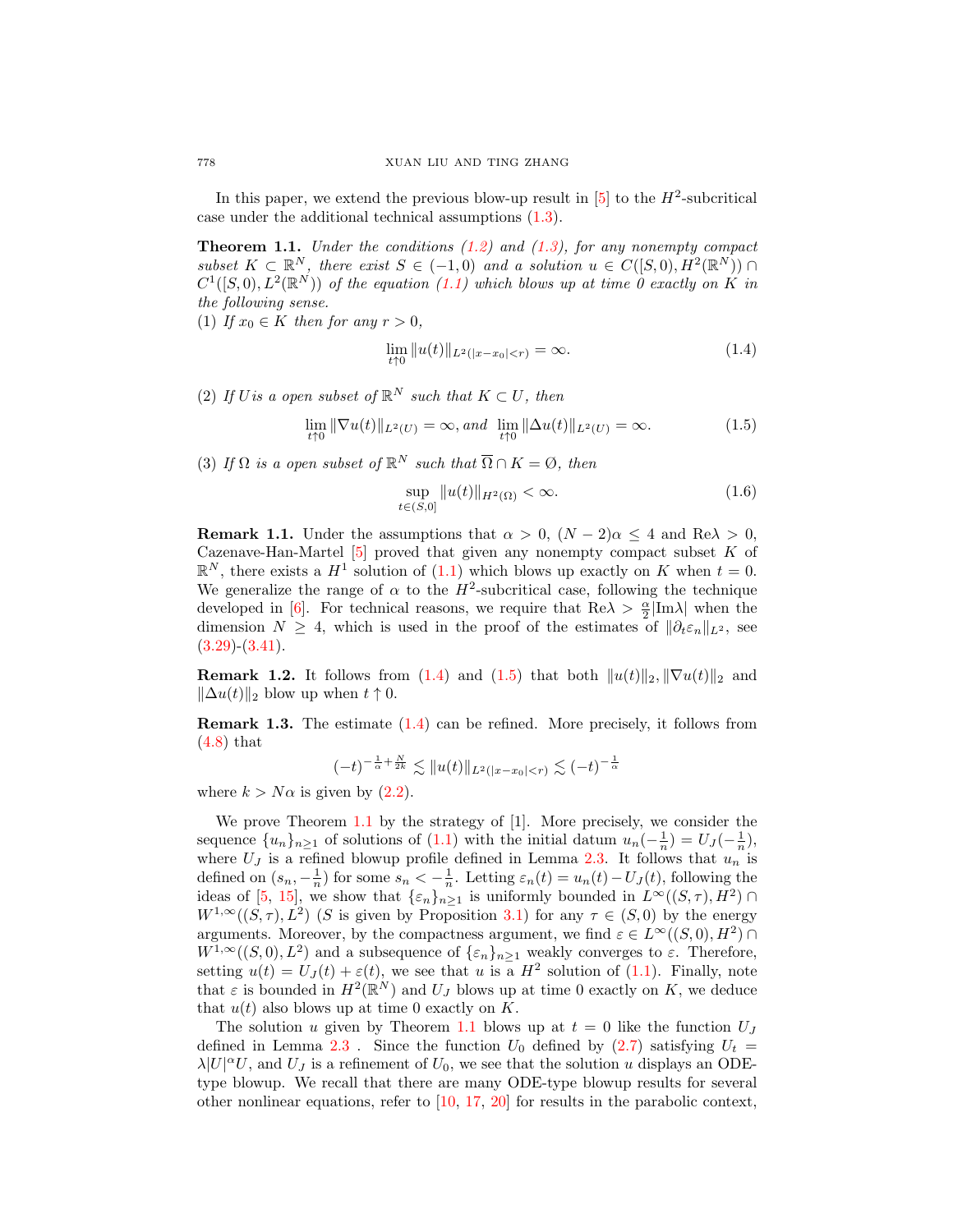refer to [\[1,](#page-16-2) [18,](#page-17-11) [23\]](#page-17-12) for the nonlinear wave equations. Recently, there are many wellposedness results for the nonlinear Schrödinger equation, see  $[9, 14, 24, 25]$  $[9, 14, 24, 25]$  $[9, 14, 24, 25]$  $[9, 14, 24, 25]$  $[9, 14, 24, 25]$  $[9, 14, 24, 25]$  $[9, 14, 24, 25]$  and references therein.

The rest of the paper is organized as follows. In Section [2,](#page-2-2) we introduce the blow-up ansatz and the corresponding estimates which are from [\[5\]](#page-17-0), and recall some useful estimates. Section [3](#page-8-1) is devoted to the construction of a sequence of solutions of  $(1.1)$  close to the blow-up ansatz and some *a priori* estimates of the approximate solutions. Finally, we complete the proof of Theorem [1.1](#page-1-2) in Section [4](#page-15-0) by passing to the limit in the approximate solutions.

<span id="page-2-2"></span>2. The blow-up ansatz. In this section, we introduce the blow-up ansatz constructed in [\[5\]](#page-17-0).

The first candidate  $U_0$  is defined by  $(2.7)$  below, which is a solution of the ordinary differential equation  $U_t = \lambda |U_0|^\alpha U_0$ . Since the error term  $i\Delta U_0$  is not integrable in time near the singularity when  $\alpha$  is small, the method used in [1] does not applicable to the case  $0 < \alpha \leq 1$ . To treat any subcritical  $\alpha$  and any  $\lambda \in \mathbb{C}$  with  $\text{Re}\lambda > 0$ , Cazenave-Han-Martel [\[5\]](#page-17-0) refine the blow-up ansatz inductively, using only ODE techniques, see  $(2.18)-(2.22)$  $(2.18)-(2.22)$  $(2.18)-(2.22)$  for more details. Throughout this section, we choose two integers

<span id="page-2-7"></span>
$$
J = \left[\frac{2}{\alpha} + 4\sigma\right] + 1\tag{2.1}
$$

and

<span id="page-2-1"></span>
$$
k = \max\{2J + 4, \frac{16}{3\gamma\sigma}, N\alpha, \frac{1}{(1 - \frac{3}{8}\gamma)\sigma}\}\
$$
\n(2.2)

with

<span id="page-2-6"></span><span id="page-2-5"></span>
$$
\gamma = \min\{\frac{1}{2}, \frac{\alpha}{\alpha + 2}, \frac{4}{N}\},\tag{2.3}
$$

$$
\sigma = \max\{\frac{4}{\gamma}, (2^{\alpha+1} + 4 + 4K_1)(\alpha+1)|\lambda|M(\alpha \text{Re}\lambda)^{-1}\},\tag{2.4}
$$

where M is given by Lemma [2.4](#page-7-0) and  $K_1 = |\text{Re}\lambda - \frac{\alpha}{2}|\text{Im}\lambda||^{1-\alpha}(4(\alpha+1)|\lambda|M)^{\alpha-1}$ . Let K be any nonempty compact set of  $\mathbb{R}^N$  included in the ball of center 0 and radius  $R > 0$ . It is well-known that there exists a smooth function  $Z : \mathbb{R}^N \to [0, \infty)$  which vanishes exactly on K (see Lemma 1.4 in [\[19\]](#page-17-17)). Define the function  $A: \mathbb{R}^N \to [0, \infty)$ by

<span id="page-2-8"></span>
$$
A(x) = (Z(x)\chi(|x|) + (1 - \chi(|x|))|x|)^k
$$
\n(2.5)

where

$$
\chi \in C^{\infty}(\mathbb{R}, \mathbb{R}), \quad \chi(s) = \begin{cases} 1, & 0 \le s \le R, \\ 0, & s \ge 2R, \end{cases} \quad \chi'(s) \le 0 \le \chi(s) \le 1, \quad s \ge 0.
$$

It follows that the function  $A \in C^{k-1}(\mathbb{R}^N, \mathbb{R})$ , vanishes exactly on K, satisfies

<span id="page-2-3"></span>
$$
\begin{cases}\nA \ge 0 \text{ and } |\partial_x^{\beta} A| \lesssim A^{1 - \frac{|\beta|}{k}}, & \text{on } \mathbb{R}^N \text{ for } |\beta| \le k - 1, \\
A(x) = |x|^k, & \text{for } x \in \mathbb{R}^N, |x| \ge 2R.\n\end{cases}
$$
\n(2.6)

Set

<span id="page-2-0"></span>
$$
U_0(t,x) = (\text{Re}\lambda)^{-\frac{1}{\alpha}}(-\alpha t + A(x))^{-\frac{1}{\alpha} - i\frac{\text{Im}\lambda}{\alpha \text{Re}\lambda}}, \quad t < 0, x \in \mathbb{R}^N. \tag{2.7}
$$

From  $(1.2)$ ,  $(2.2)$  and  $(2.6)$ , we have

<span id="page-2-4"></span>
$$
U_0 \text{ is } C^{\infty} \text{ in } t < 0 \text{ and } C^{k-1} \text{ in } x \in \mathbb{R}^N,
$$
  
\n
$$
\partial_t U_0 = \lambda |U_0|^{\alpha} U_0, \quad t < 0, x \in \mathbb{R}^N,
$$
\n(2.8)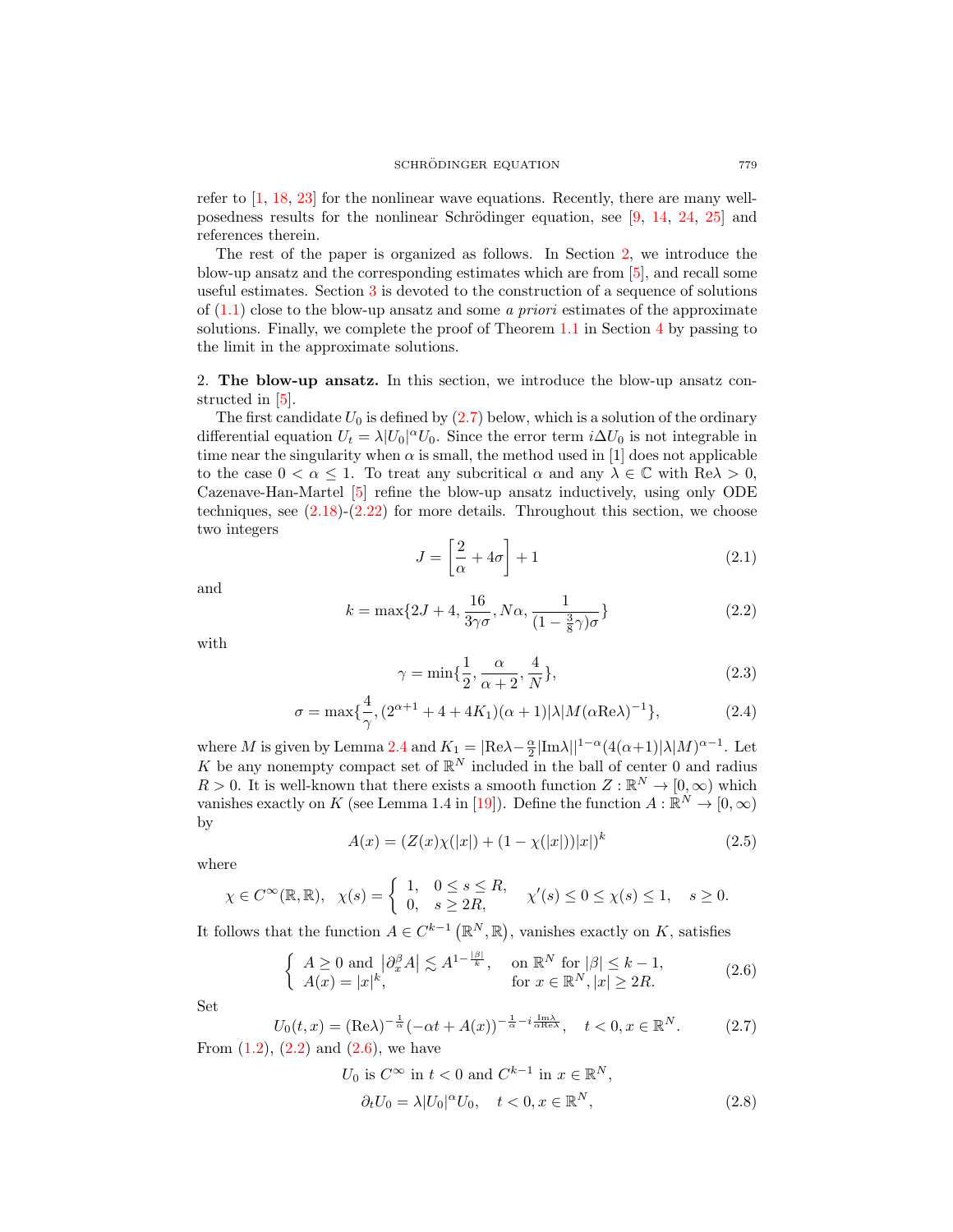<span id="page-3-7"></span>
$$
|U_0| = (\text{Re}\lambda)^{-\frac{1}{\alpha}}(-\alpha t + A(x))^{-\frac{1}{\alpha}} \le (\alpha \text{Re}\lambda)^{-\frac{1}{\alpha}}(-t)^{-\frac{1}{\alpha}},
$$
 (2.9)

and

$$
\partial_t |U_0| = \text{Re}\lambda |U_0|^{\alpha + 1} \ge 0. \tag{2.10}
$$

Next we estimate the profile  $U_0$  given by  $(2.7)$ . We collect the estimates on  $U_0$ which are from  $[5]$  and slight modifications.

<span id="page-3-6"></span>**Lemma 2.1.** Under the conditions  $(1.2)$ ,  $(2.2)$  and  $(2.6)$ , then we have

<span id="page-3-8"></span><span id="page-3-4"></span><span id="page-3-3"></span><span id="page-3-1"></span><span id="page-3-0"></span>
$$
||U_0(t)||_{L^p} \lesssim (-t)^{-\frac{1}{\alpha}} \tag{2.11}
$$

for all  $p \ge 1$  and  $-1 \le t < 0$ . In addition, for every  $\rho \in \mathbb{R}, \ell \in \mathbb{N}$  and  $|\beta| \le k - 1$ ,

$$
\left|\partial_t^{\ell}\partial_x^{\beta}U_0\right| \lesssim \left|U_0\right|^{1+\ell\alpha+\frac{\alpha}{k}|\beta|} \lesssim (-t)^{-\ell-\frac{|\beta|}{k}}\left|U_0\right|,\tag{2.12}
$$

$$
\left|\partial_x^{\beta} \left(|U_0|^{\rho}\right)\right| \lesssim |U_0|^{\rho + \frac{\alpha}{k}|\beta|} \lesssim (-t)^{-\frac{|\beta|}{k}} |U_0|^{\rho},\tag{2.13}
$$

$$
\left|\partial_x^{\beta}\left(|U_0|^{\rho-1}U_0\right)\right| \lesssim |U_0|^{\rho+\frac{\alpha}{k}|\beta|} \lesssim (-t)^{-\frac{|\beta|}{k}}|U_0|^{\rho},\tag{2.14}
$$

$$
\left|\partial_t \partial_x^{\beta} \left| U_0 \right|^{\alpha} U_0 \right| \lesssim (-t)^{-1 - \frac{|\beta|}{k}} |U_0|^{\alpha + 1}, \tag{2.15}
$$

for all  $x \in \mathbb{R}^N, t < 0$ , and

<span id="page-3-2"></span>
$$
U_0 \in C^{\infty} \left( (-\infty, 0), H^{k-1} \left( \mathbb{R}^N \right) \right). \tag{2.16}
$$

Furthermore, for any  $x_0 \in \mathbb{R}^N$  such that  $A(x_0) = 0$ , for any  $r > 0, -1 \le t < 0$  and  $1 \leq p \leq \infty$ ,

<span id="page-3-5"></span>
$$
C_{r,p}(-t)^{-\frac{1}{\alpha} + \frac{N}{pk}} \le \|U_0(t)\|_{L^p(|x-x_0|
$$

where the constant  $C_{r,p}$  depends on r and p.

*Proof.* Estimates  $(2.11)-(2.14)$  $(2.11)-(2.14)$  $(2.11)-(2.14)$  and the property  $(2.16)$  follows by the calculation in [\[5\]](#page-17-0).

Note that  $|U_0|$  is positive for any time  $t < 0$ , we have

$$
\partial_t(|U_0|^\alpha U_0) = \frac{\alpha+2}{2}|U_0|^\alpha \partial_t U_0 + \frac{\alpha}{2}|U_0|^{\alpha-2}U_0^2 \partial_t \overline{U_0}.
$$

It follows from Leibnitz's formula,  $(2.12)-(2.14)$  $(2.12)-(2.14)$  $(2.12)-(2.14)$  that

$$
|\partial_x^{\beta} \partial_t (|U_0|^{\alpha} U_0)| \lesssim \sum_{\beta_1 + \beta_2 = \beta} |\partial_x^{\beta_1} |U_0|^{\alpha} \partial_x^{\beta_2} \partial_t U_0| + \sum_{\beta_1 + \beta_2 = \beta} |\partial_x^{\beta_1} (|U_0|^{\alpha - 2} U_0^2) \partial_x^{\beta_2} \partial_t \overline{U_0}|
$$
  

$$
\lesssim \sum_{\beta_1 + \beta_2 = \beta} (-t)^{-\frac{|\beta_1|}{k}} |U_0|^{\alpha} \cdot (-t)^{-1 - \frac{|\beta_2|}{k}} |U_0| \lesssim (-t)^{-1 - \frac{|\beta|}{k}} |U_0|^{\alpha + 1},
$$

which proves  $(2.15)$ .

To prove  $(2.17)$ , we set  $x_0 \in \mathbb{R}^N$  such that  $A(x_0) = 0$ . For any fixed  $x \in \mathbb{R}^N$ satisfying  $|x - x_0| < r$ , choosing  $x_1 \in \mathbb{R}^N$  satisfying  $|x_1 - x_0| \le |x - x_0|$  and

$$
|A(x_1)| = \max_{|y-x_0| \le |x-x_0|} |A(y)|.
$$

From  $(2.6)$ , we have,

$$
|A(x_1)| = |A(x_1) - A(x_0)| = |\nabla A(\eta x_1 + (1 - \eta)x_0) \cdot (x_1 - x_0)|
$$
  
\n
$$
\leq C|A(\eta x_1 + (1 - \eta)x_0)|^{1 - \frac{1}{k}} |x_1 - x_0| \leq C|A(x_1)|^{1 - \frac{1}{k}} |x_1 - x_0|,
$$

for some  $\eta \in [0, 1]$ , and

$$
|A(x_1)| \le C|x_1 - x_0|^k.
$$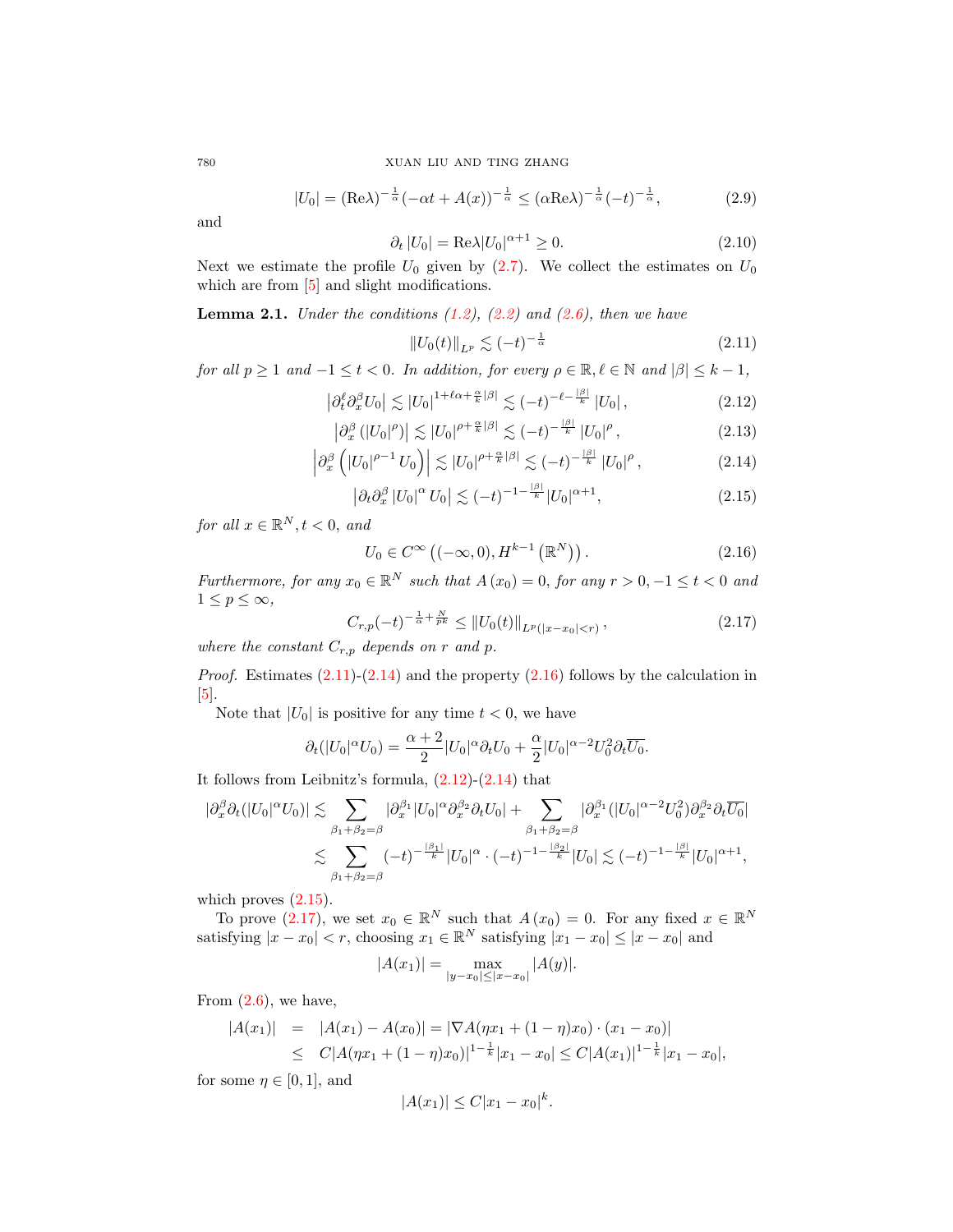Then, we have

$$
|A(x)| \le |A(x_1)| \le C|x_1 - x_0|^k \le C|x - x_0|^k, \quad \forall |x - x_0| < r,
$$

and

$$
\int_{|x-x_0|  

$$
\gtrsim (-t)^{-\frac{p}{\alpha}+\frac{N}{k}} \int_{|y|  
completes the proof of (2.17).
$$
$$

This completes the proof of [\(2.17\)](#page-3-5).

Next, we introduce a procedure to reduce the singularity of the error term at any order of  $(-t)$  by refining the approximate solution. We consider the linearization of the equation  $(2.8)$ ,

<span id="page-4-0"></span>
$$
\partial_t w = \lambda \frac{\alpha + 2}{2} \left| U_0 \right|^\alpha w + \lambda \frac{\alpha}{2} \left| U_0 \right|^{\alpha - 2} U_0^2 \overline{w}
$$
\n(2.18)

The equation [\(2.18\)](#page-4-0) has two solutions  $w = iU_0$  and  $w = \partial_t U_0 = \lambda |U_0|^{\alpha} U_0$ . By means of variation of constants, it is not hard to see that the corresponding nonhomogeneous equation

<span id="page-4-6"></span>
$$
\partial_t w = \lambda \left(\frac{\alpha+2}{2} |U_0|^\alpha w + \frac{\alpha}{2} |U_0|^{\alpha-2} U_0^2 \overline{w}\right) + G \tag{2.19}
$$

has the solution  $w = \mathcal{P}(G)$ , where

<span id="page-4-4"></span>
$$
\mathcal{P}(G) = \frac{\lambda}{\text{Re}\lambda} |U_0|^\alpha U_0 \int_0^t \left[ |U_0|^{-\alpha - 2} \text{Re}(\overline{U_0} G) \right] (s) ds
$$
  
+  $i \frac{1}{\text{Re}\lambda} U_0 \int_0^t \left[ |U_0|^{-2} \text{Im}(\overline{\lambda U_0} G) \right] (s) ds$  (2.20)

We define  $U_j, w_j, \mathcal{E}_j$  by

$$
w_0 = iU_0, \quad \mathcal{E}_0 = -\partial_t U_0 + i\Delta U_0 + \lambda |U_0|^\alpha U_0 = i\Delta U_0 \tag{2.21}
$$

and then recursively

<span id="page-4-1"></span>
$$
w_j = \mathcal{P}(\mathcal{E}_{j-1}), \quad U_j = U_{j-1} + w_j \quad \mathcal{E}_j = -\partial_t U_j + i\Delta U_j + \lambda |U_j|^\alpha U_j \tag{2.22}
$$

for  $j \geq 1$ , as long as they make sense. We will see that for  $j \leq \frac{k-4}{2}$ ,  $\mathcal{P}(\mathcal{E}_{j-1})$  is well defined at each step, on a sufficiently small time interval. From similar arguments in Lemma 3.2 in  $[5]$ , by Lemma [2.1](#page-3-6) and Faà di Bruno's formula (see Corollary 2.10) in [\[11\]](#page-17-18)), we have the following estimates. For the convenience of the reader, we briefly sketch the proof.

<span id="page-4-8"></span>**Lemma 2.2.** Under the conditions  $(1.2)$ ,  $(2.2)$  and  $(2.6)$ , then there exists  $-1 <$  $T < 0$  such that the following estimates hold for all  $0 \le j \le \frac{k-4}{2}$ . (1) If  $0 \leq |\beta| \leq k-1-2j$ , then

<span id="page-4-7"></span><span id="page-4-3"></span><span id="page-4-2"></span>
$$
\left|\partial_x^{\beta} w_j\right| \lesssim (-t)^{j\left(1-\frac{2}{k}\right) - \frac{|\beta|}{k}} |U_0|, \quad T \le t < 0, x \in \mathbb{R}^N,\tag{2.23}
$$

$$
\left|\partial_x^{\beta} \left( U_j - U_0 \right) \right| \lesssim (-t)^{1 - \frac{|\beta| + 2}{k}} |U_0|, \quad T \le t < 0, x \in \mathbb{R}^N, \tag{2.24}
$$

$$
|\partial_t \partial_x^{\beta} w_j| \lesssim (-t)^{-1+j(1-\frac{2}{k})-\frac{|\beta|}{k}} |U_0|, \quad T \le t < 0, x \in \mathbb{R}^N. \tag{2.25}
$$

(2) If  $0 \leq |\beta| \leq k-3-2j$ , then

<span id="page-4-5"></span>
$$
\left|\partial_x^{\beta} \mathcal{E}_j\right| \lesssim (-t)^{j\left(1-\frac{2}{k}\right)-\frac{|\beta|+2}{k}} |U_0|, \quad T \le t < 0, x \in \mathbb{R}^N. \tag{2.26}
$$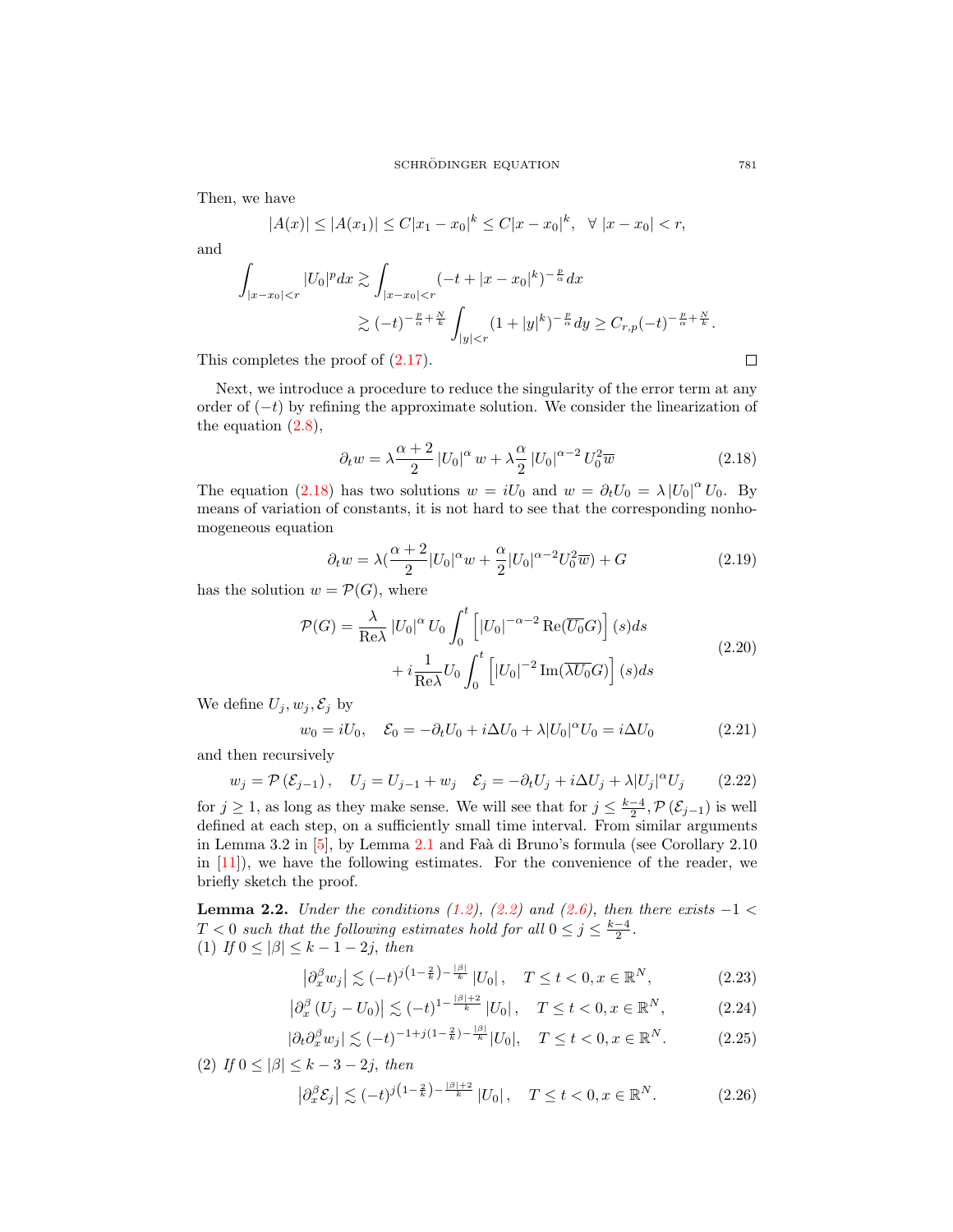Moreover

$$
\frac{1}{2}|U_0| \le |U_j| \le 2|U_0|, \quad T \le t < 0, x \in \mathbb{R}^N,\tag{2.27}
$$

<span id="page-5-4"></span><span id="page-5-1"></span><span id="page-5-0"></span>
$$
U_j \in C^1((T,0), H^{k-1-2j}(\mathbb{R}^N)), \qquad (2.28)
$$

$$
|\partial_t U_j| \lesssim (-t)^{-1} |U_0|, \quad T \le t < 0, x \in \mathbb{R}^N,
$$
\n(2.29)

$$
|\partial_t \mathcal{E}_j| \lesssim (-t)^{-1+j(1-\frac{2}{k})-\frac{2}{k}} |U_0|, \quad T \le t < 0, x \in \mathbb{R}^N. \tag{2.30}
$$

*Proof.* The proof is based on the induction on j. From  $(2.12)$ , we get that  $(2.23)$ - $(2.30)$  hold with  $j = 0$ .

Assume  $(2.23)-(2.30)$  $(2.23)-(2.30)$  $(2.23)-(2.30)$  hold with  $j \leq n$ . Then, we only prove  $(2.25)$ ,  $(2.29)$  and  $(2.30)$  with  $j = n + 1$ , and the other estimates with  $j = n + 1$ , follows from Lemma 3.2 in [\[5\]](#page-17-0).

In view of  $(2.20)$  and  $(2.22)$ , we see that

$$
\partial_t w_{n+1} = \lambda \left( \frac{\alpha + 2}{2} |U_0|^\alpha w_{n+1} + \frac{\alpha}{2} |U_0|^{\alpha - 2} U_0^2 \overline{w_{n+1}} \right) + \mathcal{E}_n. \tag{2.31}
$$

It follows from Leibnitz's formula,  $(2.9)$ ,  $(2.13)-(2.14)$  $(2.13)-(2.14)$  $(2.13)-(2.14)$ ,  $(2.23)$  with  $j = n + 1$  and  $(2.26)$  with  $j = n$  that

$$
|\partial_t \partial_x^{\beta} w_{n+1}| \lesssim (-t)^{-1 + (n+1)(1 - \frac{2}{k}) - \frac{|\beta|}{k}} |U_0|,
$$

which implies  $(2.25)$  with  $j = n + 1$ .

Next by  $(2.22)$ , we see that

<span id="page-5-2"></span>
$$
U_{n+1} = U_n + w_{n+1} = \dots = w_{n+1} + w_n + \dots + w_1 + U_0, \tag{2.32}
$$

so that  $|\partial_t U_{n+1}| \lesssim (-t)^{-1} |U_0|$  by  $(2.12)$  and  $(2.25)$  with  $j \leq n+1$ . Then  $(2.29)$ holds with  $j = n + 1$ .

Finally, we prove [\(2.30\)](#page-5-0) with  $j = n + 1$ . Since  $U_{n+1} - U_n = w_{n+1}$ , it follows from [\(2.19\)](#page-4-6), [\(2.20\)](#page-4-4) and [\(2.22\)](#page-4-1) that

$$
\mathcal{E}_{n+1} - \mathcal{E}_n = -\partial_t w_{n+1} + i\Delta w_{n+1} + \lambda (|U_{n+1}|^{\alpha} U_{n+1} - |U_n|^{\alpha} U_n)
$$
  
=  $-\mathcal{E}_n + i\Delta w_{n+1} + \lambda (|U_{n+1}|^{\alpha} U_{n+1} - |U_n|^{\alpha} U_n - \frac{\alpha + 2}{2} |U_0|^{\alpha} w_{n+1} - \frac{\alpha}{2} |U_0|^{\alpha - 2} U_0^2 \overline{w_{n+1}}).$ 

Writing

$$
|U_{n+1}|^{\alpha}U_{n+1} - |U_n|^{\alpha}U_n = \int_0^1 \frac{d}{d\theta} [|U_n + \theta w_{n+1}|^{\alpha} (U_n + \theta w_{n+1})] d\theta
$$
  
= 
$$
\int_0^1 \frac{\alpha + 2}{2} |U_n + \theta w_{n+1}|^{\alpha} w_{n+1} + \frac{\alpha}{2} |U_n + \theta w_{n+1}|^{\alpha - 2} (U_n + \theta w_{n+1})^2 \overline{w_{n+1}} d\theta,
$$

we have

<span id="page-5-3"></span>
$$
\mathcal{E}_{n+1} = i\Delta w_{n+1} + \lambda \int_0^1 \frac{\alpha+2}{2} A_{n+1}(t,\theta) w_{n+1} + \frac{\alpha}{2} B_{n+1}(t,\theta) \overline{w_{n+1}} d\theta, \qquad (2.33)
$$

where

$$
A_{n+1}(t,\theta) = |U_n + \theta w_{n+1}|^{\alpha} - |U_0|^{\alpha},
$$
  

$$
B_{n+1}(t,\theta) = |U_n + \theta w_{n+1}|^{\alpha-2}(U_n + \theta w_{n+1})^2 - |U_0|^{\alpha-2}U_0^2.
$$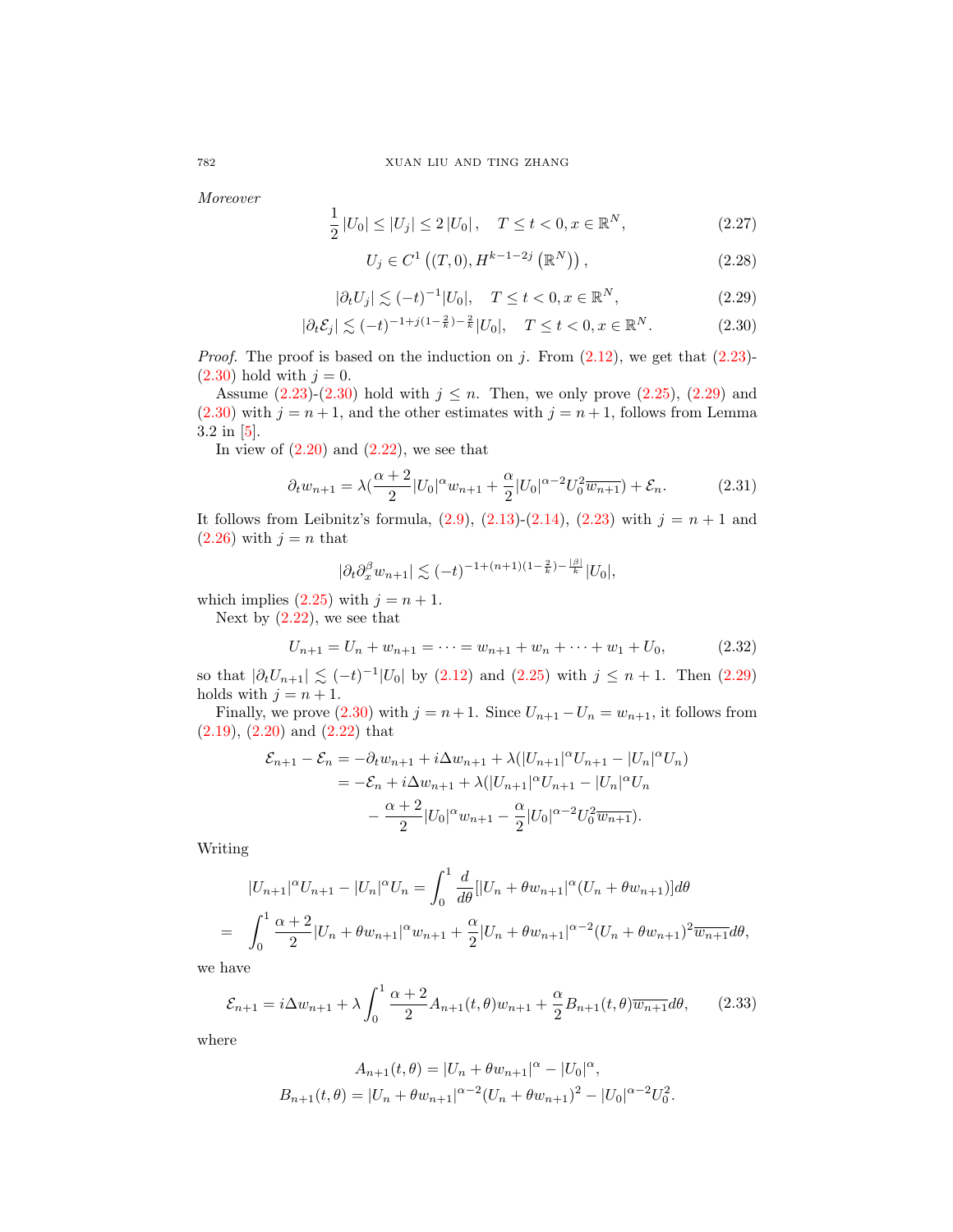By the directly computation, one can get

<span id="page-6-1"></span>
$$
A_{n+1}(t,\theta) = \int_0^1 \frac{d}{ds} |U_0 + s g_{n+1}(\theta)|^{\alpha} ds
$$
  
= 
$$
\int_0^1 \alpha \text{Re} \left[ |U_0 + s g_{n+1}(\theta)|^{\alpha-2} (U_0 + s g_{n+1}(\theta)) \overline{g_{n+1}}(\theta) \right] ds
$$
 (2.34)

where  $g_{n+1}(\theta) = U_n + \theta w_{n+1} - U_0$ . From [\(2.12\)](#page-3-3), [\(2.23\)](#page-4-2) with  $j = n+1$ , [\(2.24\)](#page-4-7) with  $j = n$ ,  $(2.25)$  with  $j = n + 1$ ,  $(2.32)$ , choosing T satisfying

$$
C_0 T^{1 - \frac{2}{k}} \le \frac{1}{2},\tag{2.35}
$$

we obtain

$$
|g_{n+1}(\theta)| \le C_0(-t)^{1-\frac{2}{k}}|U_0| \le \frac{1}{2}|U_0|,\tag{2.36}
$$

$$
|\partial_t g_{n+1}(\theta)| \lesssim (-t)^{-\frac{2}{k}} |U_0|,\tag{2.37}
$$

<span id="page-6-2"></span>
$$
|\partial_t (U_0 + s g_{n+1}(\theta))| \lesssim (-t)^{-1} |U_0|.
$$
 (2.38)

It follows from [\(2.34\)](#page-6-1)-[\(2.38\)](#page-6-2) and Leibnitz's formula that

<span id="page-6-3"></span>
$$
|A_{n+1}(t,\theta)| \lesssim (-t)^{-\frac{2}{k}}, \quad |\partial_t A_{n+1}(t,\theta)| \lesssim (-t)^{-1-\frac{2}{k}}.
$$
 (2.39)

Similarly, using Leibnitz's formula, we see that

<span id="page-6-4"></span>
$$
|B_{n+1}(t,\theta)| \lesssim (-t)^{-\frac{2}{k}}, \quad |\partial_t B_{n+1}(t,\theta)| \lesssim (-t)^{-1-\frac{2}{k}}.
$$
 (2.40)

Now it follows from  $(2.25)$  with  $j = n + 1$ ,  $(2.33)$ ,  $(2.39)-(2.40)$  $(2.39)-(2.40)$  $(2.39)-(2.40)$  and Leibnitz's formula that

$$
|\partial_t \mathcal{E}_{n+1}| \lesssim |\partial_t \Delta w_{n+1}| + \int_0^1 (|A_{n+1}| + |B_{n+1}|) |\partial_t w_{n+1}| d\theta
$$
  
+ 
$$
\int_0^1 (|\partial_t A_{n+1}| + |\partial_t B_{n+1}|) |w_{n+1}| d\theta
$$
  

$$
\lesssim (-t)^{-1 + (n+1)(1 - \frac{2}{k}) - \frac{2}{k}} |U_0|,
$$

which implies [\(2.30\)](#page-5-0) with  $j = n + 1$ . Thus [\(2.23\)](#page-4-2)-(2.30) hold for all  $0 \le j \le \frac{k-4}{2}$  by the induction.

Then, we get the following lemma immediately.

<span id="page-6-0"></span>Lemma 2.3. Under the conditions in Lemma [2.2,](#page-4-8) we have

<span id="page-6-7"></span>
$$
\left|\partial_x^{\beta} \left(U_J - U_0\right)\right| \lesssim (-t)^{1 - \frac{|\beta| + 2}{k}} |U_0|, \quad 0 \leq |\beta| \leq k - 1 - 2J,\tag{2.41}
$$

<span id="page-6-6"></span>
$$
\left|\partial_x^{\beta} \mathcal{E}_J\right| \lesssim (-t)^{J\left(1-\frac{2}{k}\right)-\frac{|\beta|+2}{k}} |U_0|, \quad 0 \leq |\beta| \leq k-3-2J,\tag{2.42}
$$

<span id="page-6-5"></span>
$$
\frac{1}{2}|U_0| \le |U_J| \le 2|U_0|,\tag{2.43}
$$

$$
U_J \in C^1((T,0), H^{k-1-2J}(\mathbb{R}^N)), \qquad (2.44)
$$

<span id="page-6-8"></span>
$$
|\partial_t U_J| \lesssim (-t)^{-1} |U_0|,\tag{2.45}
$$

<span id="page-6-9"></span>
$$
|\partial_t \mathcal{E}_J| \lesssim (-t)^{-1+J(1-\frac{2}{k})-\frac{2}{k}} |U_0|,\tag{2.46}
$$

<span id="page-6-10"></span>
$$
\mathcal{E}_J = -\partial_t U_J + i\Delta U_J + \lambda |U_J|^\alpha U_J,\tag{2.47}
$$

where  $T \le t < 0, x \in \mathbb{R}^N, T \in (-1,0)$ .

Finally, we introduce some useful estimates, which will be used in Section [3.](#page-8-1)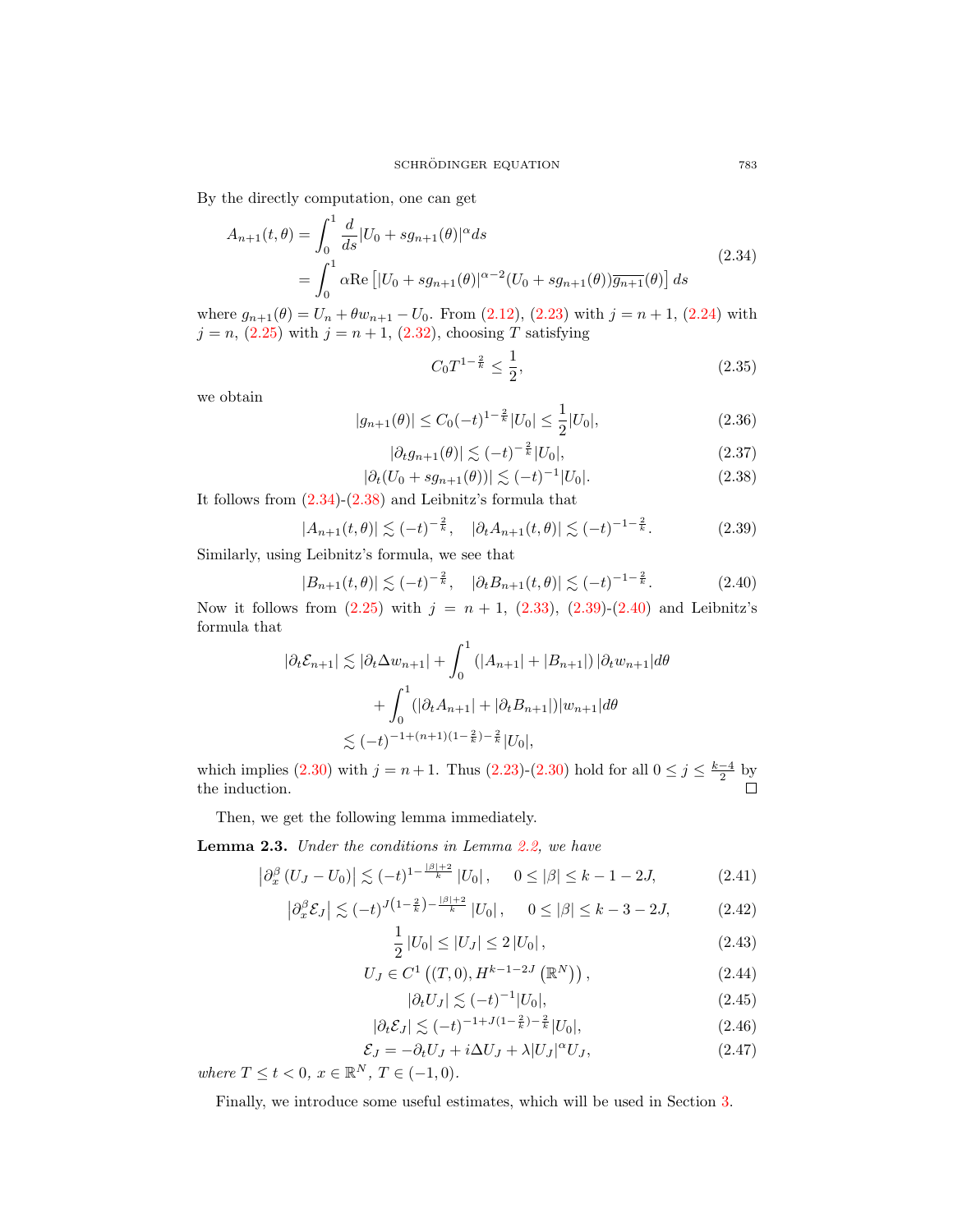<span id="page-7-0"></span>**Lemma 2.4.** There exists a constant  $M \geq 1$  such that

$$
||u + v|^{\alpha} - |v|^{\alpha}| \le M(|u|^{\alpha} + 1_{\alpha > 1}|u||v|^{\alpha - 1}),
$$
\n(2.48)

$$
||u + v|^{\alpha - 2}(u + v)^{2} - |v|^{\alpha - 2}v^{2}| \le M(|u|^{\alpha} + 1_{\alpha > 1}|u||v|^{\alpha - 1}), \tag{2.49}
$$

$$
||u|^{\alpha}u - |v|^{\alpha}v| \le M(|u|^{\alpha} + |v|^{\alpha})|u - v|,
$$
\n(2.50)

and if  $0 < \alpha \leq 1$ ,

<span id="page-7-4"></span>
$$
||u + v|^{\alpha} - |u|^{\alpha}| + ||u + v|^{\alpha - 2}(u + v)^{2} - |u|^{\alpha - 2}u^{2}| \le M|u|^{\alpha - 1}|v|,
$$
 (2.51)

for all  $u, v \in \mathbb{C}$ , where

<span id="page-7-3"></span><span id="page-7-2"></span><span id="page-7-1"></span>
$$
1_{\alpha>1} = \begin{cases} 0, & \text{if } 0 < \alpha \le 1, \\ 1, & \text{if } \alpha > 1. \end{cases}
$$

*Proof.* From  $(2.10)$  in [\[4\]](#page-17-19), we can get  $(2.48)$  and  $(2.49)$ , (also see formulas  $(2.26)$ -(2.27) in [\[3\]](#page-16-3)). By the directly computation, one can get [\(2.50\)](#page-7-3) easily, and omit the details. We prove [\(2.51\)](#page-7-4) for completeness. Let  $z \in \mathbb{C}, |z| \geq \frac{1}{2}$ . From  $|z|^{\alpha} \leq C|z|$ , [\(2.48\)](#page-7-1) and [\(2.49\)](#page-7-2) we have

<span id="page-7-5"></span>
$$
||1+z|^{\alpha}-1|+||1+z|^{\alpha-2}(1+z)^{2}-1| \leq C|z|^{\alpha} \leq C|z|.
$$
 (2.52)

For  $|z| \leq \frac{1}{2}$ , writing

$$
||1+z|^{\alpha}-1|+||1+z|^{\alpha-2}(1+z)^{2}-1|
$$
  
= 
$$
\int_{0}^{1} \frac{d}{d\theta} [||1+\theta z|^{\alpha}-1|+||1+\theta z|^{\alpha-2}(1+\theta z)^{2}-1|] d\theta,
$$
 (2.53)

we get

$$
\begin{aligned}\n\left| \frac{d}{d\theta} \left[ ||1 + \theta z|^{\alpha} - 1| + ||1 + \theta z|^{\alpha - 2} (1 + \theta z)^2 - 1| \right] \right| \\
\leq C(\min_{0 \leq \theta \leq 1} |1 + \theta z|)^{\alpha - 1} |z| \leq C|z|,\n\end{aligned} \tag{2.54}
$$

which yields [\(2.52\)](#page-7-5). Now let  $u, v \in \mathbb{C}$  with  $u \neq 0$ , setting  $z = v/u$  in (2.52), we obtain that the inequality  $(2.51)$  by choosing M larger enough.  $\Box$ 

<span id="page-7-6"></span>**Lemma 2.5.** Assume that  $\lambda \in \mathbb{C}$ ,  $0 < \alpha$ ,  $(N-4)\alpha < 4$ ,  $I \subset \mathbb{R}$  is a compact interval and  $u \in C(I, H^2(\mathbb{R}^N)) \cap C^1(I, L^2)$  is a strong  $H^2$  solution of the equation

$$
\partial_t u = i\Delta u + \lambda |u|^\alpha u,
$$

then we have

$$
\partial_t(|u|^\alpha u) \in \left\{ \begin{array}{ll} L^2(I,L^{\frac{2N}{N+2}}(\mathbb{R}^N)), & \text{ if } 2 \leq (N-2)\alpha, \\ L^2(I,L^2(\mathbb{R}^N)), & \text{ if } (N-2)\alpha < 2. \end{array} \right.
$$

*Proof.* Firstly we recall that u is bounded in  $W^{1,q}(I, L^r(\mathbb{R}^N)) \cap L^q(I, H^{2,r}(\mathbb{R}^N))$ for every admissible pair  $(q, r) \in \Lambda$  where

$$
\Lambda = \{ (q, r) : 2 \le q, r \le \infty, \frac{2}{q} + \frac{N}{r} = \frac{N}{2}, (q, r, N) \ne (2, \infty, 2) \},\
$$

see [\[12,](#page-17-1) [21\]](#page-17-2).

Then if  $2 \leq (N-2)\alpha$ , we choose two real numbers  $r = \frac{2N(\alpha+1)}{N+2(\alpha+1)}, q = \frac{4(\alpha+1)}{(N-2)\alpha-1}$  $(N-2)\alpha-2$ such that  $\frac{N+2}{2N} = \frac{1}{r} + \frac{\alpha}{2\alpha+2}$ , and  $(q, r) \in \Lambda$ . By Hölder's inequality and note that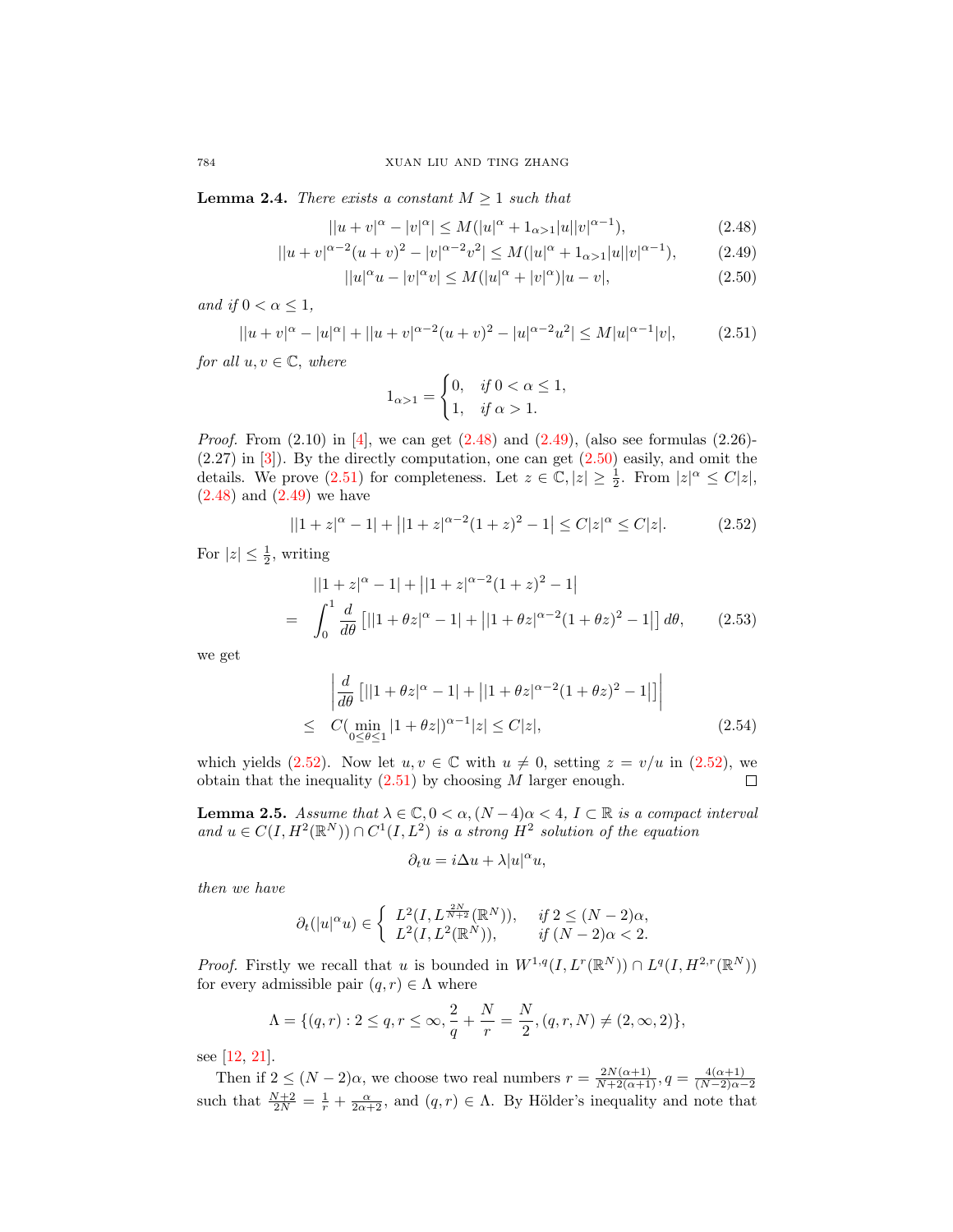$$
2 \le r, (N-2)r < 2N, q \ge 2, H^2 \hookrightarrow L^{2\alpha+2}, \text{ we deduce that}
$$
  
\n
$$
\|\partial_t(|u|^{\alpha}u)\|_{L^2(I,L^{\frac{2N}{N+2}}(\mathbb{R}^N))} \le \|\|\partial_t u\|_{L^r(\mathbb{R}^N)} \|u\|_{L^{2\alpha+2}(\mathbb{R}^N)}^{\alpha}
$$
  
\n
$$
\le \|u\|_{L^{\infty}(I,H^2(\mathbb{R}^N))}^{\alpha}
$$
  
\n
$$
\le C(I) \|u\|_{L^{\infty}(I,H^2(\mathbb{R}^N))}^{\alpha}
$$
  
\n
$$
\|\partial_t u\|_{L^q(I,L^r(\mathbb{R}^N))}
$$
  
\n
$$
\le C(I) \|u\|_{L^{\infty}(I,H^2(\mathbb{R}^N))}^{\alpha}
$$

In the case  $(N-2)\alpha < 2$ , we may choose  $q = \frac{4(\alpha+1)}{N\alpha} > 2$  such that  $(q, 2\alpha+2) \in \Lambda$ . Thus, by Hölder's inequality and  $H^2 \hookrightarrow L^{2\alpha+2}$ , we deduce that

$$
\|\partial_t(|u|^\alpha u)\|_{L^2(I,L^2(\mathbb{R}^N))} \leq \|\|\partial_t u\|_{L^{2\alpha+2}(\mathbb{R}^N)} \|u\|_{L^{2\alpha+2}(\mathbb{R}^N)}^{\alpha} \|_{L^2(I)} \n\leq C(I) \|u\|_{L^\infty(I,H^2(\mathbb{R}^N))}^{\alpha} \|\partial_t u\|_{L^2(I,L^{2\alpha+2}(\mathbb{R}^N))} \n\leq C(I) \|u\|_{L^\infty(I,H^2(\mathbb{R}^N))}^{\alpha} \|\partial_t u\|_{L^{q(\alpha)}(I,L^{2\alpha+2}(\mathbb{R}^N))} < +\infty.
$$

<span id="page-8-1"></span>3. Construction and estimates of approximate solutions. In this section, we construct a sequence of solutions  $u_n$  of [\(1.1\)](#page-0-1), close to the ansatz  $U_J$  in Lemma [2.3,](#page-6-0) which will eventually converge to the blowing-up solution of Theorem [1.1.](#page-1-2) We will estimate  $\varepsilon_n = u_n - U_J$  by the energy method. More precisely, we estimate

$$
(-t)^{-\sigma} \|\varepsilon_n\|_2 + (-t)^{-(1-\frac{3}{8}\gamma)\sigma} \|\nabla \varepsilon_n\|_2 + (-t)^{-(1-\gamma)\sigma} \|\Delta \varepsilon_n\|_2 + (-t)^{-(1-\frac{\gamma}{2})\sigma} \|\partial_t \varepsilon_n\|_2
$$

for some appropriate parameters  $\gamma$ ,  $\sigma$  given in [\(2.3\)](#page-2-5) and [\(2.4\)](#page-2-6).

Let the ansatz  $U_J$  and  $T < 0$  be given in Lemma [2.3.](#page-6-0) From  $2J \leq k-4$  by [\(2.2\)](#page-2-1),  $U_J\left(-\frac{1}{n}\right) \in H^2\left(\mathbb{R}^N\right)$  by [\(2.2\)](#page-2-1) and [\(2.28\)](#page-5-4), we obtain that there exist  $s_n < -\frac{1}{n}$ <br>and a unique solution  $u_n \in C\left(\left(s_n, -\frac{1}{n}\right], H^2\left(\mathbb{R}^N\right)\right) \cap C^1\left(\left(s_n, -\frac{1}{n}\right], L^2\left(\mathbb{R}^N\right)\right)$  of the following nonlinear Schrödinger equation

$$
\begin{cases}\n\partial_t u_n = i \Delta u_n + \lambda |u_n|^\alpha u_n, \\
u_n \left(-\frac{1}{n}\right) = U_J \left(-\frac{1}{n}\right),\n\end{cases} \tag{3.1}
$$

defined on the maximal interval  $(s_n, -\frac{1}{n}]$ , with the blow-up alternative that if  $s_n >$  $-\infty$ , then

<span id="page-8-3"></span>
$$
||u_n(t)||_{H^2} \underset{t \downarrow s_n}{\longrightarrow} \infty. \tag{3.2}
$$

see [\[12\]](#page-17-1). Letting  $\varepsilon_n \in C(I_n, H^2(\mathbb{R}^N)) \cap C^1(I_n, L^2(\mathbb{R}^N))$  be defined by

<span id="page-8-6"></span><span id="page-8-5"></span><span id="page-8-2"></span>
$$
u_n = U_J + \varepsilon_n,\tag{3.3}
$$

with  $I_n = (\max\{s_n, T\}, -\frac{1}{n}],$  we have the following estimate.

<span id="page-8-0"></span>**Proposition 3.1.** There exist  $T \leq S < 0$  and  $n_0 > -\frac{1}{S}$  such that  $s_n < S$ , for all  $n \geq n_0$ . Moreover,

$$
\|\varepsilon_n(t)\|_{L^2} \le (-t)^\sigma, \quad \|\nabla \varepsilon_n(t)\|_{L^2} \le (-t)^{(1-\frac{3}{8}\gamma)\sigma},\tag{3.4}
$$

$$
\|\Delta\varepsilon_n(t)\|_{L^2} \le (-t)^{(1-\gamma)\sigma}, \quad \|\partial_t\varepsilon_n(t)\|_{L^2} \le (-t)^{(1-\frac{\gamma}{2})\sigma}, \tag{3.5}
$$

for all  $n \geq n_0$  and  $t \in [S, -\frac{1}{n}].$ 

*Proof.* Throughout the proof, we write  $\varepsilon$  instead of  $\varepsilon_n$ . Moreover, C denotes a constant that may change from line to line, but is independent of  $n$  and  $t$ . Unless otherwise specified, all integrals are over  $\mathbb{R}^N$ . Using  $(2.22)$  and  $(3.3)$ , we have

<span id="page-8-4"></span>
$$
\begin{cases} \partial_t \varepsilon = i\Delta\varepsilon + \lambda (|U_J + \varepsilon|^\alpha (U_J + \varepsilon) - |U_J|^\alpha U_J) + \mathcal{E}_J, \\ \varepsilon (-\frac{1}{n}) = 0. \end{cases} \tag{3.6}
$$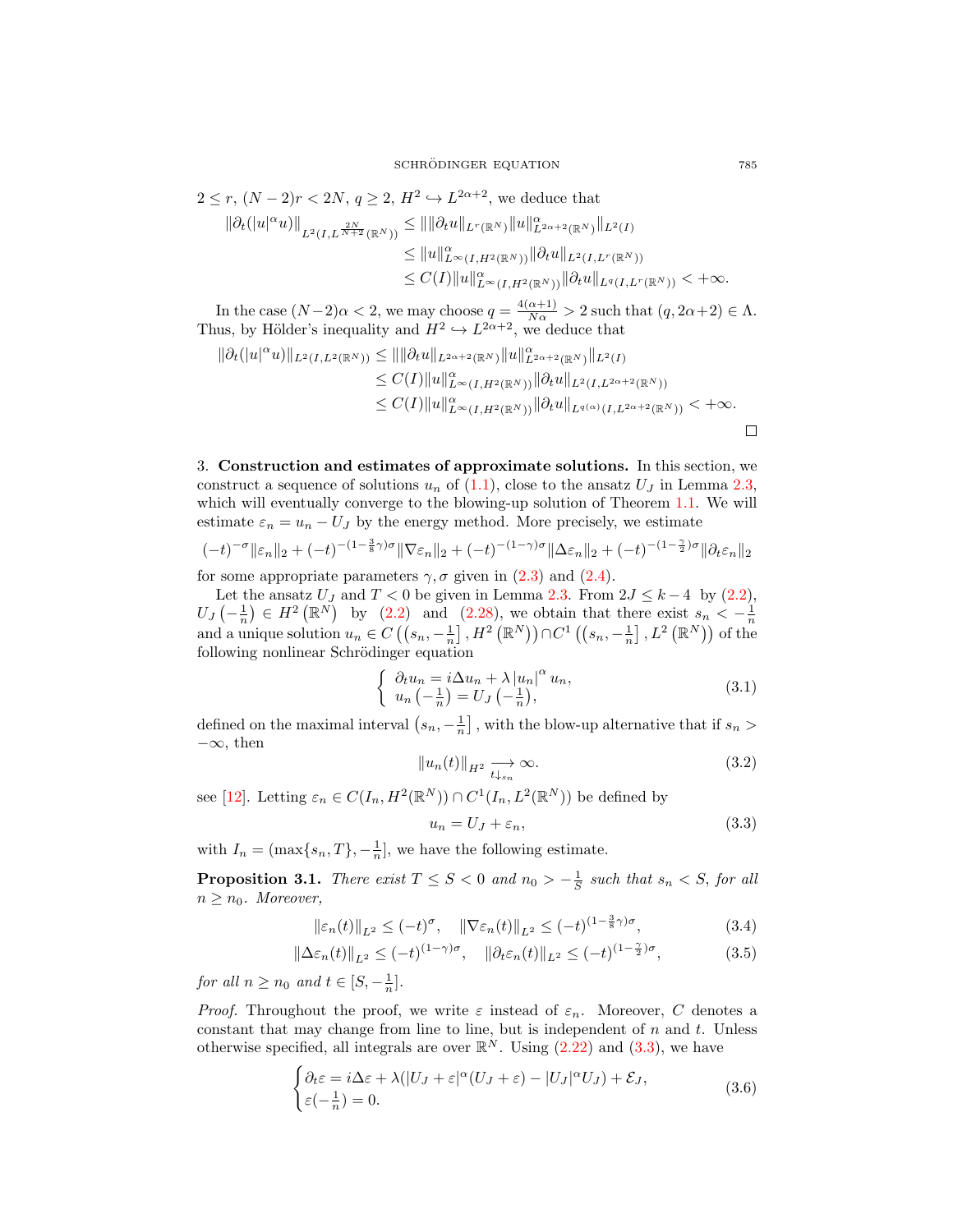Let

<span id="page-9-0"></span>
$$
\tau_n = \inf \left\{ t \in \left[ \max\{T, s_n\}, -\frac{1}{n} \right]; \|\varepsilon(s)\|_{L^2} \le (-s)^\sigma, \|\nabla \varepsilon(s)\|_{L^2} \le (-s)^{(1-\frac{3}{8}\gamma)\sigma}, \|\Delta \varepsilon(s)\|_{L^2} \le (-s)^{(1-\gamma)\sigma}, \|\partial_t \varepsilon(s)\|_{L^2} \le (-s)^{(1-\frac{\gamma}{2})\sigma}, \text{ for all } t < s \le -\frac{1}{n} \right\}. \tag{3.7}
$$

Since  $\varepsilon(-\frac{1}{n})=0$ , we see that  $T \leq \tau_n < -\frac{1}{n}$ . Moreover, it follows from the blow-up alternative [\(3.2\)](#page-8-3) that  $s_n < \tau_n$ .

We first estimate  $\|\varepsilon(t)\|_{L^2}$ . Multiplying [\(3.6\)](#page-8-4) by  $\bar{\varepsilon}$  and taking the real part, we obtain

$$
\frac{1}{2}\frac{d}{dt}\|\varepsilon(t)\|_{L^2}^2 = \text{Re}\left(\lambda \int [|U_J + \varepsilon|^\alpha (U_J + \varepsilon) - |U_J|^\alpha U_J]\overline{\varepsilon}\right) + \text{Re}\int \mathcal{E}_J \overline{\varepsilon}.
$$

Using Lemma [2.4,](#page-7-0) we deduce that

<span id="page-9-1"></span>
$$
\frac{1}{2}\frac{d}{dt}\|\varepsilon(t)\|_{L^2}^2 \ge -|\lambda|M\int (|U_J|^\alpha + |\varepsilon|^\alpha)|\varepsilon|^2 - \|\mathcal{E}_J\|_{L^2}\|\varepsilon\|_{L^2}.
$$
\n(3.8)

By  $(2.9)$  and  $(2.43)$ , we have

<span id="page-9-2"></span>
$$
\int |U_J|^{\alpha} |\varepsilon|^2 \le 2^{\alpha} (\alpha \text{Re}\lambda)^{-1} (-t)^{-1} ||\varepsilon||_{L^2}^2.
$$
 (3.9)

In addition, by Gagliardo-Nirenberg's inequality and [\(3.7\)](#page-9-0), we get

$$
\int |\varepsilon|^{\alpha+2} \le C \|\varepsilon\|_2^{\alpha+2-\frac{N}{4}\alpha} \|\Delta \varepsilon\|_2^{\frac{N}{4}\alpha} \le C \|\varepsilon\|_{H^2}^{\alpha+2} \le C(-t)^{(\alpha+2)(1-\gamma)\sigma}.
$$
 (3.10)

Next, by  $(2.42)$ , we obtain

$$
\|\mathcal{E}_J\|_{L^2} \|\varepsilon\|_{L^2} \le C(-t)^{J(1-\frac{2}{k}) - \frac{2}{k} - \frac{1}{\alpha} + \sigma} = C(-t)^{-1 + (J+1)\left(1 - \frac{2}{k}\right) - \frac{1}{\alpha} + \sigma}.
$$
 (3.11)

By  $(2.1)$ ,  $(2.2)$  and  $(2.3)$ , we have

$$
(J+1)\left(1-\frac{2}{k}\right)-\frac{1}{\alpha}+\sigma\ge\frac{1}{2}(J+1)-\frac{1}{\alpha}+\sigma\ge3\sigma,
$$
  

$$
(\alpha+2)(1-\gamma)\sigma\ge2\sigma,
$$
 (3.12)

and

<span id="page-9-4"></span><span id="page-9-3"></span>
$$
|\lambda| M \int |\varepsilon|^{\alpha+2} + ||\mathcal{E}_J||_{L^2} ||\varepsilon||_{L^2} \le C(-t)^{2\sigma},
$$
\n(3.13)

where  $T \in (-1,0)$  and  $\sigma > 1$  by [\(2.4\)](#page-2-6). It follows from [\(3.8\)](#page-9-1), [\(3.9\)](#page-9-2) and [\(3.13\)](#page-9-3) that

$$
\frac{d}{dt} \|\varepsilon(t)\|_{L^2}^2 \ge -2^{\alpha+1} (\alpha \text{Re}\lambda)^{-1} |\lambda| M(-t)^{-1} \|\varepsilon\|_{L^2}^2 - C(-t)^{2\sigma}
$$

and

$$
\frac{d}{dt} ((-t)^{-\sigma} ||\varepsilon(t)||_{L^2}^2) = \sigma(-t)^{-\sigma-1} ||\varepsilon(t)||_{L^2}^2 + (-t)^{-\sigma} \frac{d}{dt} ||\varepsilon(t)||_{L^2}^2
$$
\n
$$
\geq [\sigma - 2^{\alpha+1} (\alpha \text{Re}\lambda)^{-1} |\lambda| M] (-t)^{-\sigma-1} ||\varepsilon(t)||_{L^2}^2 - C(-t)^{\sigma}.
$$

Using  $(2.4)$ , we obtain

$$
\frac{d}{dt}\left((-t)^{-\sigma}\|\varepsilon(t)\|_{L^2}^2\right) \geq -C(-t)^{\sigma}.
$$

Integrating on  $(t, -\frac{1}{n})$  and using  $\varepsilon(-\frac{1}{n}) = 0$ , we deduce that

<span id="page-9-5"></span>
$$
\|\varepsilon(t)\|_{L^2} \le C_1(-t)^{\sigma + \frac{1}{2}}\tag{3.14}
$$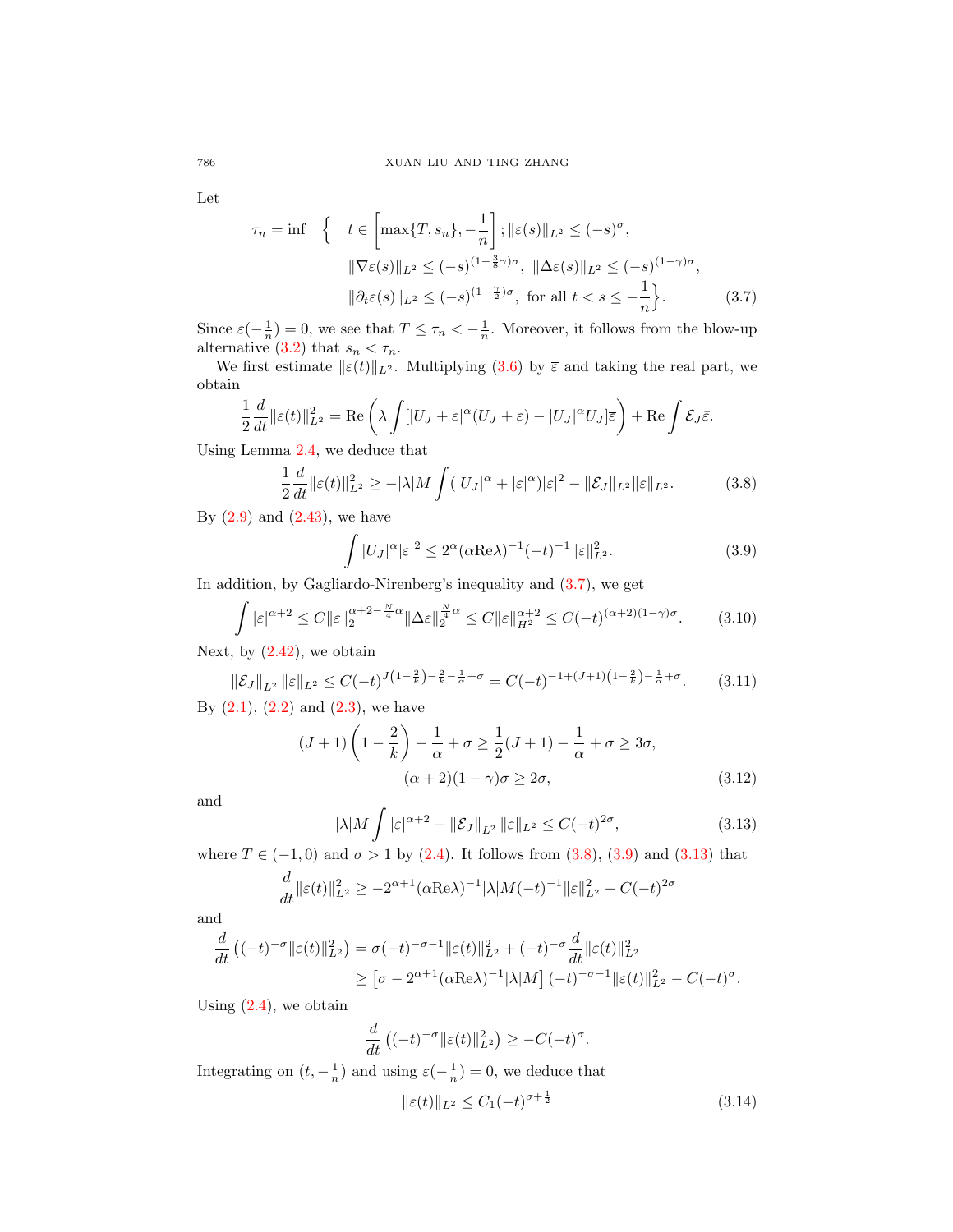for all  $t \in (\tau_n, -\frac{1}{n})$ .

Multiplying the equation [\(3.6\)](#page-8-4) by  $-\Delta\bar{\varepsilon}$  and taking the real part, we obtain after integrating by parts

<span id="page-10-3"></span>
$$
\frac{1}{2} \frac{d}{dt} \|\nabla \varepsilon\|_{L^2}^2 = \text{Re}\lambda \int \nabla (|U_J + \varepsilon|^\alpha (U_J + \varepsilon) - |U_J|^\alpha U_J - |\varepsilon|^\alpha \varepsilon) \cdot \nabla \bar{\varepsilon} \qquad (3.15)
$$

$$
+ \text{Re}\lambda \int \nabla (|\varepsilon|^\alpha \varepsilon) \cdot \nabla \bar{\varepsilon} + \text{Re} \int \nabla \mathcal{E}_J \cdot \nabla \bar{\varepsilon} := N_1 + N_2 + N_3.
$$

By Hölder's and Gagliardo-Nirenberg's inequality, and note that

$$
\nabla(|\varepsilon|^\alpha \varepsilon) = \frac{\alpha + 2}{2} |\varepsilon|^\alpha \nabla \varepsilon + \frac{\alpha}{2} |\varepsilon|^{\alpha - 2} \varepsilon^2 \nabla \bar{\varepsilon}
$$

we deduce that

<span id="page-10-2"></span>
$$
|N_2| \le C \int |\varepsilon|^\alpha |\nabla \varepsilon|^2 \le C \left( \int |\varepsilon|^{2\alpha+2} \right)^{\frac{\alpha}{2\alpha+2}} \left( \int |\nabla \varepsilon|^{\frac{4(\alpha+1)}{\alpha+2}} \right)^{\frac{\alpha+2}{2\alpha+2}} \le C(|\varepsilon|_{H^2}^{\alpha+2} \le C(-t)^{(\alpha+2)(1-\gamma)\sigma} \le C(-t)^{-1+2\sigma}, \tag{3.16}
$$

where  $(N-4)(2\alpha+2)$  < 2N and  $4(N-2)(\alpha+1)/(\alpha+2)$  < 2N by [\(1.2\)](#page-0-0), ( $\alpha$  + 2)(1 –  $\gamma$ ) $\sigma \ge -1 + 2\sigma$  by [\(3.12\)](#page-9-4). Next by [\(2.42\)](#page-6-6) and [\(3.7\)](#page-9-0), we see that

<span id="page-10-4"></span>
$$
|N_3| \leq \|\nabla \mathcal{E}_J\|_{L^2} \|\nabla \varepsilon\|_{L^2} \leq C(-t)^{J\left(1-\frac{2}{k}\right)-\frac{3}{k}} \|U_0\|_{L^2} \|\nabla \varepsilon\|_{L^2}
$$
  
 
$$
\leq C(-t)^{J\left(1-\frac{2}{k}\right)-\frac{3}{k}-\frac{1}{\alpha}+(1-\frac{3}{8}\gamma)\sigma} \leq C(-t)^{-1+2\sigma},
$$
 (3.17)

where

$$
J\left(1-\frac{2}{k}\right) - \frac{3}{k} - \frac{1}{\alpha} + (1-\frac{3}{8}\gamma)\sigma = -1 + (J+1)\left(1-\frac{2}{k}\right) - \frac{1}{k} - \frac{1}{\alpha} + (1-\frac{3}{8}\gamma)\sigma
$$
  
>  $-1 + \frac{J+1}{2} - \frac{1}{k} - \frac{1}{\alpha} + (1-\frac{3}{8}\gamma)\sigma$   
>  $-1 + 2\sigma - \frac{1}{k} + (1-\frac{3}{8}\gamma)\sigma \ge -1 + 2\sigma$ 

by  $(2.1)$  and  $(2.2)$ . We now estimate  $N_1$ . By the directly computation, we have

$$
\nabla (|U_J + \varepsilon|^\alpha (U_J + \varepsilon) - |U_J|^\alpha U_J - |\varepsilon|^\alpha \varepsilon)
$$
\n
$$
= \frac{\alpha + 2}{2} (|U_J + \varepsilon|^\alpha - |\varepsilon|^\alpha) \nabla \varepsilon + \frac{\alpha}{2} (|U_J + \varepsilon|^{\alpha - 2} (U_J + \varepsilon)^2 - |\varepsilon|^{\alpha - 2} \varepsilon^2) \nabla \varepsilon
$$
\n
$$
+ \frac{\alpha + 2}{2} (|U_J + \varepsilon|^\alpha - |U_J|^\alpha) \nabla U_J + \frac{\alpha}{2} (|U_J + \varepsilon|^{\alpha - 2} (U_J + \varepsilon)^2 - |U_J|^{\alpha - 2} U_J^2) \nabla \overline{U_J},
$$

and

$$
|N_1| \le (\alpha + 1)|\lambda| \left(\int B_1 |\nabla \varepsilon|^2 + \int B_2 |\nabla U_J \nabla \varepsilon| \right) \tag{3.18}
$$

with

$$
B_1 = ||U_J + \varepsilon|^{\alpha} - |\varepsilon|^{\alpha}| + ||U_J + \varepsilon|^{\alpha - 2} (U_J + \varepsilon)^2 - |\varepsilon|^{\alpha - 2} \varepsilon^2|,
$$
  
\n
$$
B_2 = ||U_J + \varepsilon|^{\alpha} - |U_J|^{\alpha}| + |U_J + \varepsilon|^{\alpha - 2} (U_J + \varepsilon)^2 - |U_J|^{\alpha - 2} U_J^2|.
$$
\n(3.19)

It follows from Lemma [2.4](#page-7-0) and [\(2.43\)](#page-6-5) that

<span id="page-10-0"></span>
$$
B_1 \le 2^{\alpha} M |U_0|^{\alpha} + 2M \mathbb{1}_{\alpha > 1} |\varepsilon|^{\alpha - 1} |U_0|. \tag{3.20}
$$

If  $\alpha > 1$ , then  $|\varepsilon|^{\alpha-1} |U_0| \leq |\varepsilon|^{\alpha} + |U_0|^{\alpha}$ , so that

<span id="page-10-1"></span>
$$
B_1 \le (2^{\alpha} + 2)M |U_0|^{\alpha} + C|\varepsilon|^{\alpha}.
$$
 (3.21)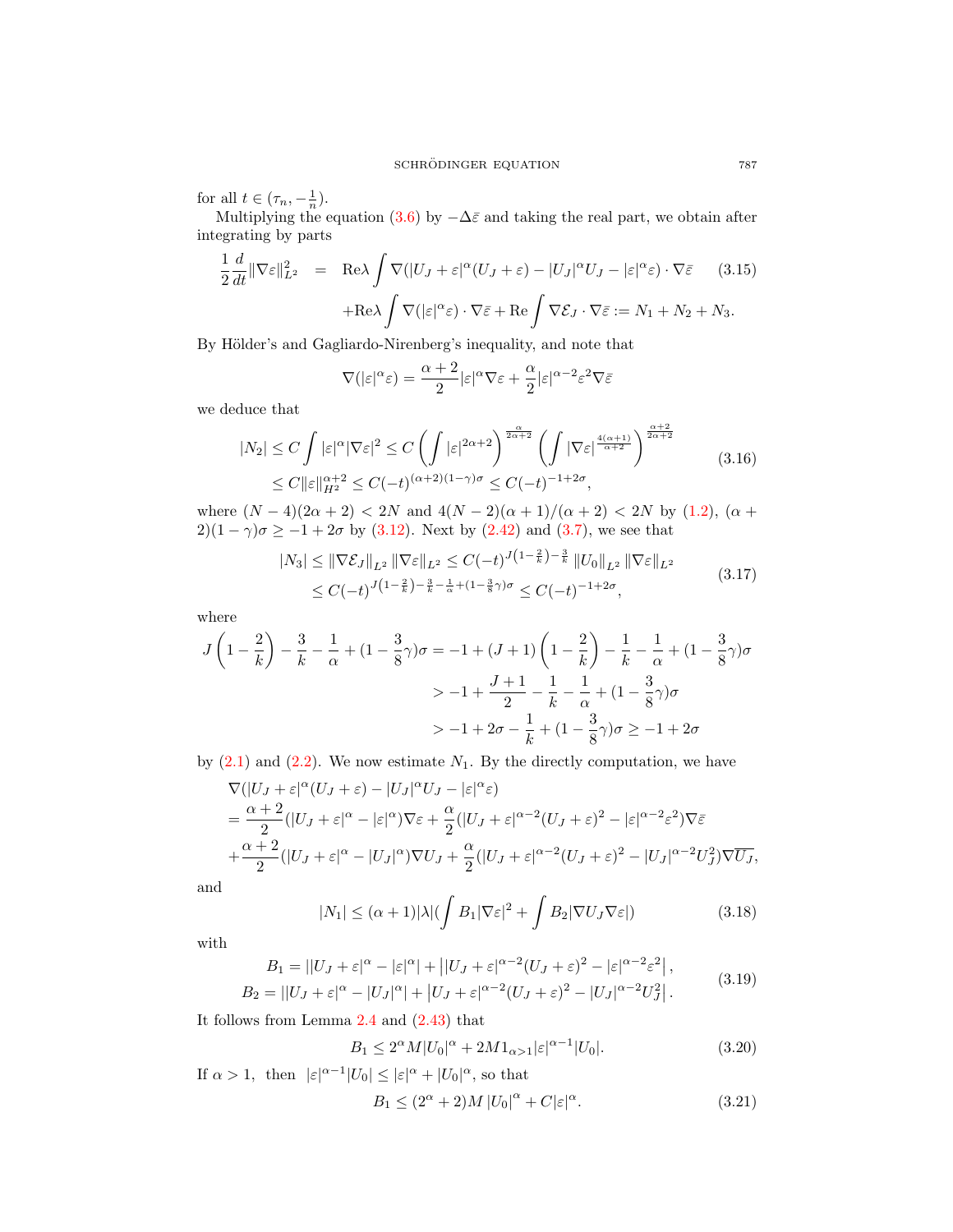Then, from  $(3.20)-(3.21)$  $(3.20)-(3.21)$  $(3.20)-(3.21)$ , we obtain

$$
\int B_1 |\nabla \varepsilon|^2 \le (2^{\alpha} + 2) M (\alpha \text{Re}\lambda)^{-1} (-t)^{-1} ||\nabla \varepsilon||_{L^2}^2 + C \int |\varepsilon|^{\alpha} |\nabla \varepsilon|^2
$$
  
\n
$$
\le (2^{\alpha} + 2) M (\alpha \text{Re}\lambda)^{-1} (-t)^{-1} ||\nabla \varepsilon||_{L^2}^2 + C(-t)^{-1+2\sigma} \quad (3.22)
$$

by  $(2.9)$  and  $(3.16)$ .

Next we estimate  $B_2$ , separately the cases  $\alpha \leq 1$  and  $\alpha > 1$ . When  $\alpha \leq 1$ , using [\(2.9\)](#page-3-7), [\(2.12\)](#page-3-3), [\(2.41\)](#page-6-7), [\(3.7\)](#page-9-0) and Lemma [2.4,](#page-7-0) we deduce that

$$
\int B_2 |\nabla U_J \nabla \varepsilon| \leq C \int |U_J|^{\alpha-1} |\varepsilon| |\nabla U_J| |\nabla \varepsilon|
$$
  
\n
$$
\leq C(-t)^{-1-\frac{1}{k}} \|\varepsilon\|_{L^2} \|\nabla \varepsilon\|_{L^2}
$$
  
\n
$$
\leq C(-t)^{-1-\frac{1}{k}+(2-\frac{3}{8}\gamma)\sigma}.
$$
 (3.23)

When  $\alpha > 1$ , we deduce from Lemma [2.4](#page-7-0) and [\(2.41\)](#page-6-7) that

$$
\int B_2 |\nabla U_J \nabla \varepsilon| \le C \int (|U_J|^{\alpha-1} + |\varepsilon|^{\alpha-1}) |\varepsilon| |\nabla U_J| |\nabla \varepsilon|
$$
\n
$$
\le C \|U_J\|_{\infty}^{\alpha-1} \|\nabla U_J\|_{\infty} \|\varepsilon\|_2 \|\nabla \varepsilon\|_2 + C \|\nabla U_J\|_{\infty} \|\varepsilon\|_{2\alpha}^{\alpha} \|\nabla \varepsilon\|_2
$$
\n
$$
\le C(-t)^{-1-\frac{1}{k}+(2-\frac{3}{8}\gamma)\sigma} + C(-t)^{-1-\frac{1}{k}+(\alpha-\alpha\frac{N}{2}(\frac{1}{2}-\frac{1}{2\alpha})\gamma)\sigma + (1-\frac{3}{8}\gamma)\sigma}, \quad (3.24)
$$

where  $\|\varepsilon\|_{2\alpha} \leq C \|\varepsilon\|_2^{1-\frac{N}{2}(\frac{1}{2}-\frac{1}{2\alpha})}$  $\frac{1-\frac{N}{2}(\frac{1}{2}-\frac{1}{2\alpha})}{2} \|\Delta \varepsilon\|_2^{\frac{N}{2}(\frac{1}{2}-\frac{1}{2\alpha})}$  by Gagliardo-Nirenberg's inequality. Note that

$$
\alpha - \alpha \frac{N}{2}(\frac{1}{2} - \frac{1}{2\alpha})\gamma - 1 = (\alpha - 1)(1 - \frac{N}{4}\gamma) \ge 0
$$

by [\(2.3\)](#page-2-5) and  $\alpha > 1$ , we deduce that  $\int B_2 |\nabla U_J \nabla \varepsilon| \leq C(-t)^{-1-\frac{1}{k}+(2-\frac{3}{8}\gamma)\sigma}$ . Moreover, we see that  $-\frac{1}{k} + (2 - \frac{3}{8}\gamma)\sigma \ge 2(1 - \frac{3}{8}\gamma)\sigma + \frac{3\gamma\sigma}{16}$  by  $k > \frac{16}{3\gamma\sigma}$  in [\(2.2\)](#page-2-1), hence

$$
\int B_2 |\nabla U_J \nabla \varepsilon| \le C(-t)^{-1+2(1-\frac{3}{8}\gamma)\sigma + \frac{3\gamma\sigma}{16}},\tag{3.25}
$$

so that

<span id="page-11-0"></span>
$$
|N_1| \le \frac{(\alpha+1)(2^{\alpha}+2)M|\lambda|}{\alpha \text{Re}\lambda(-t)} \|\nabla \varepsilon\|_{L^2}^2 + C(-t)^{-1+2(1-\frac{3}{8}\gamma)\sigma + \frac{3\gamma\sigma}{16}}.\tag{3.26}
$$

Combining [\(3.15\)](#page-10-3)-[\(3.17\)](#page-10-4), [\(3.26\)](#page-11-0) and  $-1 + 2\sigma > -1 + 2(1 - \frac{3}{8}\gamma)\sigma + \frac{3\gamma\sigma}{16}$ , we obtain

$$
\frac{d}{dt} \|\nabla \varepsilon(t)\|_2^2 \ge -2(\alpha+1)(2^{\alpha}+2)M(\alpha \text{Re}\lambda)^{-1}|\lambda|(-t)^{-1} \|\nabla \varepsilon\|_{L^2}^2
$$

$$
-C(-t)^{-1+2(1-\frac{3}{8}\gamma)\sigma+\frac{3\gamma\sigma}{16}}.
$$

Using  $(2.4)$ , we deduce that

$$
\frac{d}{dt} [(-t)^{-\sigma} || \nabla \varepsilon(t) ||_2^2] = \sigma(-t)^{-\sigma-1} || \nabla \varepsilon(t) ||_2^2 + (-t)^{-\sigma} \frac{d}{dt} || \nabla \varepsilon(t) ||_2^2
$$
\n
$$
\geq (\sigma - 2(\alpha + 1)(2^{\alpha} + 2) |\lambda| M (\alpha \text{Re}\lambda)^{-1}) (-t)^{-1-\sigma} || \nabla \varepsilon ||_2^2
$$
\n
$$
- C(-t)^{-1 + (1 - \frac{3}{4}\gamma)\sigma + \frac{3\gamma\sigma}{16}}
$$
\n
$$
\geq -C(-t)^{-1 + (1 - \frac{3}{4}\gamma)\sigma + \frac{3\gamma\sigma}{16}}.
$$

Integrating on  $(t, -\frac{1}{n})$ , using  $\varepsilon(-\frac{1}{n}) = 0$ , and multiplying by  $(-t)^{\sigma}$ , we obtain

<span id="page-11-1"></span>
$$
\|\nabla \varepsilon(t)\|_2 \le C_2(-t)^{(1-\frac{3}{8}\gamma)\sigma + \frac{3\gamma\sigma}{32}}\tag{3.27}
$$

for all  $\tau_n < t \leq -\frac{1}{n}$ .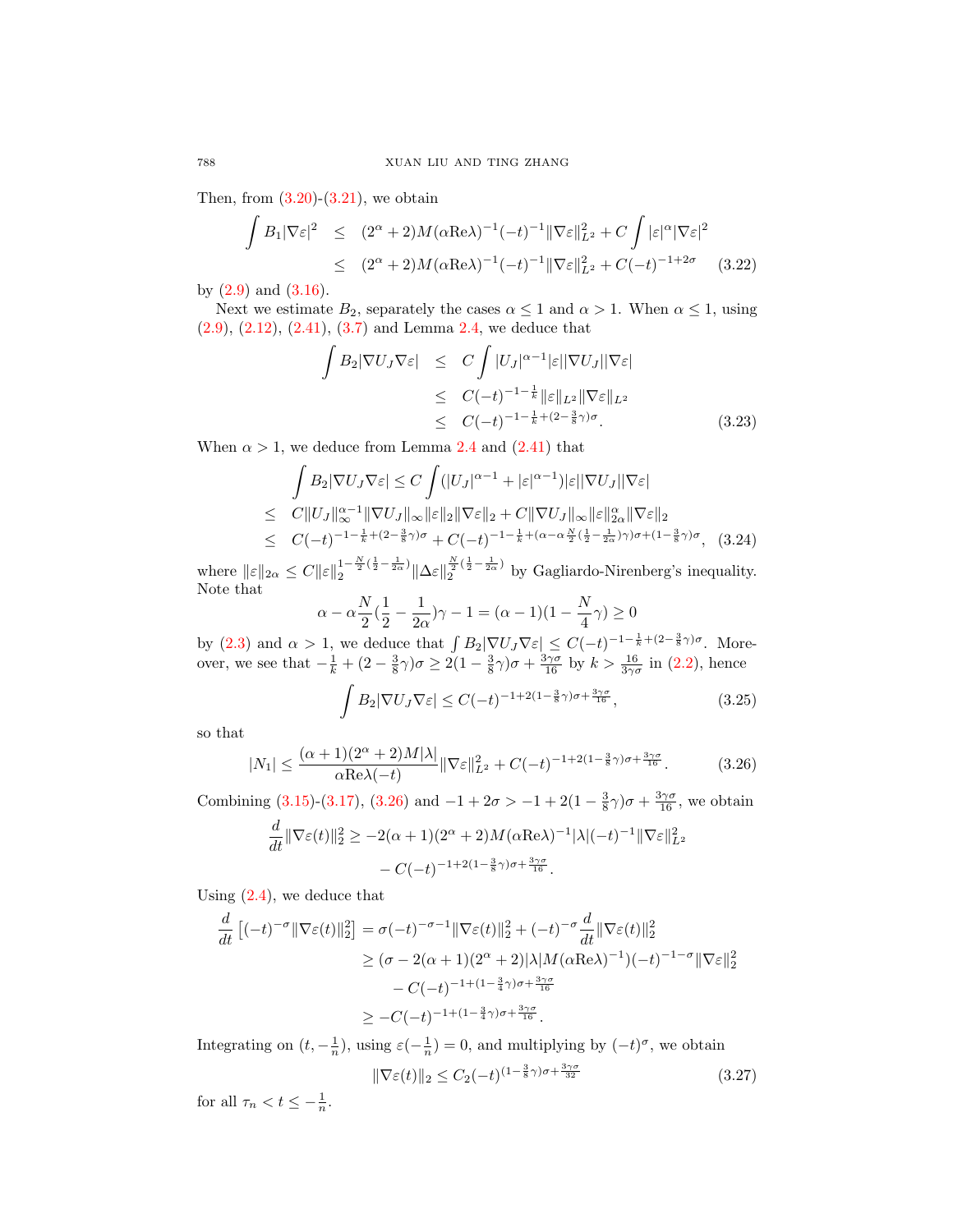Thus, multiplying the equation [\(3.6\)](#page-8-4) by  $\Delta \bar{\varepsilon}$  and taking the imaginary part, we obtain

$$
\|\Delta\varepsilon\|_{2}^{2} \leq |\lambda| \int |\nabla(|U_{J} + \varepsilon|^{\alpha} (U_{J} + \varepsilon) - |U_{J}|^{\alpha} U_{J} - |\varepsilon|^{\alpha} \varepsilon)||\nabla\varepsilon|
$$
  
+ 
$$
|\lambda| \int |\nabla(|\varepsilon|^{\alpha} \varepsilon)||\nabla\varepsilon| + \int |\nabla \mathcal{E}_{J} \nabla \bar{\varepsilon}| + \int |\partial_{t}\varepsilon \Delta\varepsilon|
$$
  

$$
\leq C(N_{1} + N_{2} + N_{3}) + \|\partial_{t}\varepsilon\|_{L^{2}} \|\Delta\varepsilon\|_{L^{2}}
$$
  

$$
\leq C(-t)^{-1+2(1-\frac{3}{8}\gamma)\sigma} + C(-t)^{(2-\gamma-\frac{\gamma}{2})\sigma}
$$
  

$$
\leq C(-t)^{2(1-\gamma)\sigma+\frac{\gamma\sigma}{2}}
$$

where  $-1+2(1-\frac{3}{8}\gamma)\sigma \ge 2(1-\gamma)\sigma + \frac{\gamma\sigma}{2}$  by [\(2.4\)](#page-2-6), and the [\(3.16\)](#page-10-2), [\(3.17\)](#page-10-4), [\(3.26\)](#page-11-0) for the estimates of  $N_1, N_2, N_3$ . So we deduce that

<span id="page-12-3"></span>
$$
\|\Delta \varepsilon\|_2 \le C_3(-t)^{(1-\gamma)\sigma + \frac{\gamma\sigma}{4}}.\tag{3.28}
$$

Finally, we estimate  $\|\partial_t \varepsilon\|_{L^2}$ , which is similarly to  $\|\nabla \varepsilon\|_{L^2}$  and slight modifications. We choose  $\rho \in C_0^{\infty}(\mathbb{R}^N)$  with  $\int \rho dx = 1$ , and  $\rho_{\delta}(x) = \rho(\frac{x}{\delta})\delta^{-N}(\delta > 0)$ . Applying time derivative  $\partial_t$  to the equation [\(3.6\)](#page-8-4), taking convolution with  $\rho_\delta$  and then multiplying it by  $\partial_t \bar{\varepsilon} * \rho_{\delta}$ , taking the real part, we obtain after integrating by parts

<span id="page-12-0"></span>
$$
\frac{1}{2}\frac{d}{dt}\|\partial_t \varepsilon * \rho_\delta\|_{L^2}^2
$$
\n
$$
= \text{Re}[\lambda \int (\partial_t (|U_J + \varepsilon|^\alpha (U_J + \varepsilon) - |U_J|^\alpha U_J + \mathcal{E}_J) * \rho_\delta) \cdot (\partial_t \bar{\varepsilon} * \rho_\delta)].
$$
\n(3.29)

Multiplying the equation [\(3.29\)](#page-12-0) by  $(-t)^{-\sigma}$ , and then integrating it on the interval  $(t, -\frac{1}{n})$ , we obtain

<span id="page-12-2"></span>
$$
-\frac{1}{2}(-t)^{-\sigma} \|\partial_t \varepsilon * \rho_\delta\|_{L^2}^2 = \int_t^{-\frac{1}{n}} (-s)^{-\sigma} \left( \text{Re}[\lambda \int (\partial_t (|U_J + \varepsilon|^\alpha (U_J + \varepsilon)) - |U_J|^\alpha U_J + \mathcal{E}_J) * \rho_\delta) \cdot (\partial_t \bar{\varepsilon} * \rho_\delta) \right] + \frac{\sigma}{2} (-s)^{-1} \|\partial_t \varepsilon * \rho_\delta\|_{L^2}^2 \right) ds,
$$
(3.30)

where  $s_n < t < -\frac{1}{n}$ . Now by Lemma [2.5,](#page-7-6) [\(2.11\)](#page-3-0), [\(2.41\)](#page-6-7)-[\(2.42\)](#page-6-6) and [\(2.45\)](#page-6-8)-[\(2.46\)](#page-6-9), we have that  $\partial_t(|U_J + \varepsilon|^\alpha (U_J + \varepsilon) - |U_J|^\alpha U_J + \mathcal{E}_J)$  is bounded in  $L^2([T, -\frac{1}{n}], L^{\frac{2N}{N+2}}(\mathbb{R}^N))$ if  $2 \leq (N-2)\alpha$  or bounded in  $L^2([T, -\frac{1}{n}], L^2(\mathbb{R}^N))$  if  $(N-2)\alpha < 2$  for any  $s_n < T < -\frac{1}{n}$ . Note also that  $\partial_t \bar{\varepsilon}$  is bounded in  $L^2([T, -\frac{1}{n}], L^{\frac{2N}{N-2}}(\mathbb{R}^N))(N \geq$ 3) ∩  $L^2([T, -\frac{1}{n}], L^2(\mathbb{R}^N))$  for any  $s_n < T < -\frac{1}{n}$ . Then, for a.e.  $t \in (s_n, -\frac{1}{n})$ , we deduce that

$$
\partial_t(|U_J + \varepsilon|^\alpha (U_J + \varepsilon) - |U_J|^\alpha U_J + \mathcal{E}_J) \in L^{\frac{2N}{N+2}}(\mathbb{R}^N), \partial_t \bar{\varepsilon} \in L^{\frac{2N}{N-2}}, \text{if } 2 \le (N-2)\alpha,
$$
  
or

$$
\partial_t(|U_J+\varepsilon|^\alpha (U_J+\varepsilon)-|U_J|^\alpha U_J+\mathcal{E}_J)\in L^2(\mathbb{R}^N),\partial_t\bar{\varepsilon}\in L^2, \text{if } (N-2)\alpha<2.
$$

By Young's and Hölder's inequality we deduce that for a.e.  $t \in (s_n, -\frac{1}{n})$ 

<span id="page-12-1"></span>
$$
\operatorname{Re}[\lambda \int (\partial_t (|U_J + \varepsilon|^\alpha (U_J + \varepsilon) - |U_J|^\alpha U_J + \mathcal{E}_J) * \rho_\delta) \cdot (\partial_t \bar{\varepsilon} * \rho_\delta)]
$$
  
\n
$$
\longrightarrow \operatorname{Re}[\lambda \int (\partial_t (|U_J + \varepsilon|^\alpha (U_J + \varepsilon) - |U_J|^\alpha U_J + \mathcal{E}_J)) \cdot \partial_t \bar{\varepsilon}],
$$
\n(3.31)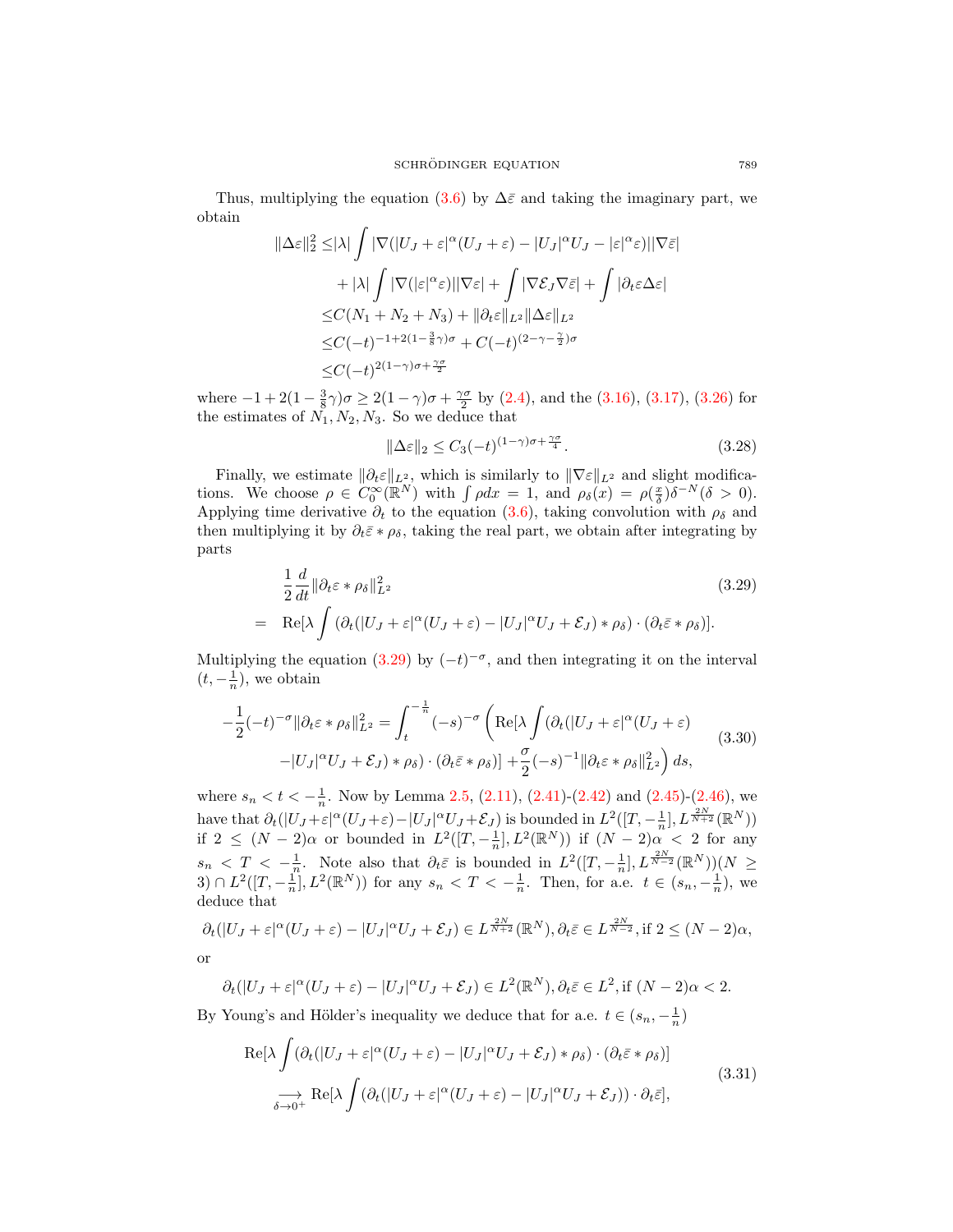and the left hand side of [\(3.31\)](#page-12-1) is dominated by the integrable function

$$
|\lambda|\|\partial_t(|U_J+\varepsilon|^\alpha(U_J+\varepsilon)-|U_J|^\alpha U_J+\mathcal{E}_J)\|_{L^{\frac{2N}{N+2}}(\mathbb{R}^N)}\|\partial_t\bar{\varepsilon}\|_{L^{\frac{2N}{N-2}}(\mathbb{R}^N)},
$$

if  $2 \leq (N-2)\alpha$ , or dominated by

$$
|\lambda|\|\partial_t(|U_J+\varepsilon|^\alpha(U_J+\varepsilon)-|U_J|^\alpha U_J+\mathcal{E}_J)\|_{L^2(\mathbb{R}^N)}\|\partial_t\bar{\varepsilon}\|_{L^2(\mathbb{R}^N)},
$$

if  $(N-2)\alpha < 2$ . In both cases, the domainated function is integrable on interval  $[T, -\frac{1}{n}]$  for any  $s_n < T < -\frac{1}{n}$ . Thus, we can passing the limit  $\delta \to 0$  in [\(3.30\)](#page-12-2) to get that

<span id="page-13-1"></span>
$$
-\frac{1}{2}(-t)^{-\sigma} \|\partial_t \varepsilon\|_{L^2}^2
$$
  
= 
$$
\int_t^{-\frac{1}{n}} (-s)^{-\sigma} \left( \text{Re}[\lambda \int (\partial_t (|U_J + \varepsilon|^\alpha (U_J + \varepsilon) - |U_J|^\alpha U_J - |\varepsilon|^\alpha \varepsilon))
$$
  
+ 
$$
\partial_t (|\varepsilon|^\alpha \varepsilon) + \partial_t \mathcal{E}_J] \cdot (\partial_t \bar{\varepsilon}) + \frac{\sigma}{2} (-s)^{-1} \|\partial_t \varepsilon\|_{L^2}^2 \right) ds.
$$
  
= 
$$
\int_t^{-\frac{1}{n}} (-s)^{-\sigma} [M_1 + M_2 + M_3 + \frac{\sigma}{2} (-s)^{-1} \|\partial_t \varepsilon\|_{L^2}^2] ds
$$
(3.32)

We first estimate  $M_2$ . If  $N \geq 4$ , then

$$
M_2 = \text{Re}[\lambda \int \partial_t (|\varepsilon|^\alpha \varepsilon) \partial_t \bar{\varepsilon}]
$$
  
\n
$$
= (\text{Re}\lambda)\text{Re} \int \partial_t (|\varepsilon|^\alpha \varepsilon) \partial_t \bar{\varepsilon} - \text{Im}\lambda \cdot \text{Im} \int \partial_t (|\varepsilon|^\alpha \varepsilon) \partial_t \bar{\varepsilon}
$$
  
\n
$$
\geq \text{Re}\lambda \int |\varepsilon|^\alpha |\partial_t \varepsilon|^2 - \text{Im}\lambda \frac{\alpha}{2} \text{Im} \int |\varepsilon|^{\alpha-2} \varepsilon^2 (\partial_t \bar{\varepsilon})^2
$$
  
\n
$$
\geq (\text{Re}\lambda - \frac{\alpha}{2} |\text{Im}\lambda|) \int |\varepsilon|^\alpha |\partial_t \varepsilon|^2 = \mu \int |\varepsilon|^\alpha |\partial_t \varepsilon|^2. \tag{3.33}
$$

where  $\mu = \text{Re}\lambda - \frac{\alpha}{2}|\text{Im}\lambda|$ , and

$$
\operatorname{Re} \int \partial_t (|\varepsilon|^\alpha \varepsilon) \partial_t \overline{\varepsilon} = \frac{\alpha+2}{2} \int |\varepsilon|^\alpha |\partial_t \varepsilon|^2 + \operatorname{Re} \frac{\alpha}{2} \int |\varepsilon|^{\alpha-2} \varepsilon^2 (\partial_t \overline{\varepsilon})^2 \ge \int |\varepsilon|^\alpha |\partial_t \varepsilon|^2.
$$

When  $1 \leq N \leq 3$ , we deduce that

<span id="page-13-0"></span>
$$
|M_2| \leq C \int |\varepsilon|^\alpha |\partial_t \varepsilon|^2 \leq C \|\varepsilon\|_\infty^\alpha \|\partial_t \varepsilon\|_2^2 \leq C \|\varepsilon\|_{H^2}^\alpha \|\partial_t \varepsilon\|_2^2
$$
  

$$
\leq C(-s)^{((2-\gamma)+(1-\gamma)\alpha)\sigma} \leq C(-s)^{-1+2(1-\frac{\gamma}{2})\sigma+\frac{\gamma\sigma}{4}}, \qquad (3.34)
$$

by Sobolev's embedding  $H^2(\mathbb{R}^N) \hookrightarrow L^\infty(\mathbb{R}^N)$  and  $(2.3)$ ,  $(3.7)$ .

Next we estimate  $M_3$ . By using [\(2.46\)](#page-6-9), [\(3.7\)](#page-9-0) and note that  $-1 + J(1 - \frac{2}{k}) - \frac{2}{k} +$  $(1 - \frac{\gamma}{2})\sigma - \frac{1}{\alpha} \ge -1 + 2(1 - \frac{\gamma}{2})\sigma + \frac{\gamma \sigma}{4}$  by [\(2.1\)](#page-2-7) and [\(2.2\)](#page-2-1), we see that

$$
|M_3| = |\text{Re} \int \partial_t \mathcal{E}_J \cdot \partial_t \bar{\varepsilon}| \le C(-s)^{-1+J(1-\frac{2}{k})-\frac{2}{k}+(1-\frac{\gamma}{2})\sigma-\frac{1}{\alpha}}
$$
  
 
$$
\le C(-s)^{-1+2(1-\frac{\gamma}{2})\sigma+\frac{\gamma\sigma}{4}}.
$$
 (3.35)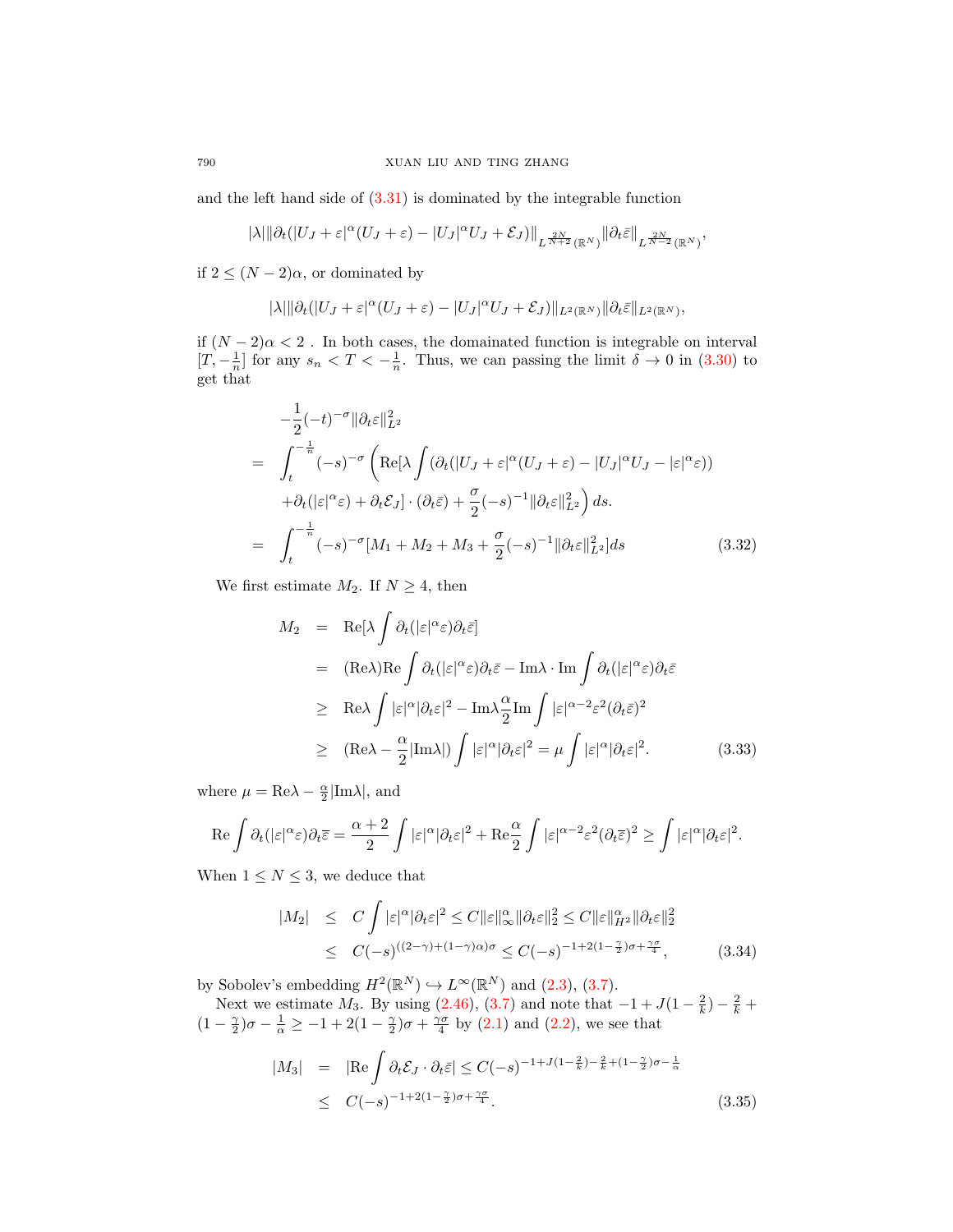We now estimate  $M_1$ . By the directly computation, we have

$$
\partial_t(|U_J + \varepsilon|^\alpha (U_J + \varepsilon) - |U_J|^\alpha U_J - |\varepsilon|^\alpha \varepsilon)
$$
\n
$$
= \frac{\alpha + 2}{2} (|U_J + \varepsilon|^\alpha - |\varepsilon|^\alpha) \partial_t \varepsilon + \frac{\alpha}{2} (|U_J + \varepsilon|^{\alpha - 2} (U_J + \varepsilon)^2 - |\varepsilon|^{\alpha - 2} \varepsilon^2) \partial_t \bar{\varepsilon}
$$
\n
$$
+ \frac{\alpha + 2}{2} (|U_J + \varepsilon|^\alpha - |U_J|^\alpha) \partial_t U_J + \frac{\alpha}{2} (|U_J + \varepsilon|^{\alpha - 2} (U_J + \varepsilon)^2 - |U_J|^{\alpha - 2} U_J^2) \partial_t \bar{U}_J,
$$

and

$$
|M_1| \le (\alpha + 1)|\lambda| \left(\int B_1|\partial_t \varepsilon|^2 + \int B_2|\partial_t U_J \partial_t \varepsilon|\right).
$$
 (3.36)

If  $\alpha > 1$ , then  $|\varepsilon|^{\alpha-1}|U_0| \leq \mu(4(\alpha+1)|\lambda|M)^{-1}|\varepsilon|^{\alpha} + K_1|U_0|^{\alpha}$  by Young's inequality, where  $K_1 = |\mu|^{1-\alpha} (4(\alpha+1)|\lambda|M)^{\alpha-1}$ . By the inequality [\(2.48\)](#page-7-1), we get

$$
\int B_1 |\partial_t \varepsilon|^2 \le \frac{(2^{\alpha} + 2K_1)M}{\alpha \text{Re}\lambda(-s)} \|\partial_t \varepsilon\|_{L^2}^2 + \frac{\mu}{2(\alpha+1)|\lambda|} \int |\varepsilon|^{\alpha} |\partial_t \varepsilon|^2. \tag{3.37}
$$

Moreover, if  $1 \leq N \leq 3$ , we have by  $(3.34)$  that

$$
\int B_1 |\partial_t \varepsilon|^2 \le \frac{(2^{\alpha} + 2K_1)M}{\alpha \text{Re}\lambda(-s)} \|\partial_t \varepsilon\|_{L^2}^2 + C(-s)^{-1+2(1-\frac{\gamma}{2})\sigma + \frac{\gamma\sigma}{4}}.
$$
 (3.38)

Next we estimate  $B_2$  term, separately the cases  $\alpha \leq 1$  and  $\alpha > 1$ . When  $\alpha \leq 1$ , from Lemma [2.4,](#page-7-0)  $(2.9)$ ,  $(2.43)$ ,  $(2.45)$  and  $(3.7)$ , we get that

$$
\int B_2 |\partial_t U_J \partial_t \varepsilon| \le C \int |U_J|^{\alpha - 1} |\varepsilon| |\partial_t U_J| |\partial_t \varepsilon| \le C(-s)^{-2 + (2 - \frac{\gamma}{2})\sigma}.
$$
 (3.39)

When  $\alpha > 1$ , we deduce from Lemma [2.4,](#page-7-0) [\(2.9\)](#page-3-7), [\(2.43\)](#page-6-5), [\(2.45\)](#page-6-8) and [\(3.7\)](#page-9-0), that

<span id="page-14-1"></span>
$$
\int B_2|\partial_t U_J \partial_t \varepsilon| \le C \int (|U_J|^{\alpha-1} + |\varepsilon|^{\alpha-1}) |\varepsilon| |\partial_t U_J| |\partial_t \varepsilon|
$$
  
\n
$$
\le C(-s)^{-2} \|\varepsilon\|_{L^2} \|\partial_t \varepsilon\|_{L^2} + C(-s)^{-2} \|\varepsilon\|_{2\alpha}^{\alpha} \|\partial_t \varepsilon\|_2
$$
  
\n
$$
\le C(-s)^{-2+(2-\frac{\gamma}{2})\sigma} + C(-s)^{-2+(\alpha-\alpha\frac{N}{2}(\frac{1}{2}-\frac{1}{2\alpha})\gamma)\sigma + (1-\frac{\gamma}{2})\sigma}
$$
  
\n
$$
\le C(-s)^{-2+(2-\frac{\gamma}{2})\sigma},
$$
\n(3.40)

where  $-2 + (\alpha - \alpha \frac{N}{2}(\frac{1}{2} - \frac{1}{2\alpha})\gamma)\sigma + (1 - \frac{\gamma}{2})\sigma \ge -2 + (2 - \frac{\gamma}{2})\sigma$  by  $\alpha > 1$  and [\(2.3\)](#page-2-5). Combining [\(3.32\)](#page-13-1)-[\(3.40\)](#page-14-1), and note that  $-2 + (2 - \frac{\gamma}{2})\sigma \ge -1 + 2(1 - \frac{\gamma}{2})\sigma + \frac{\gamma\sigma}{4}$  by  $(2.4)$ , we obtain for all  $N \geq 1$ 

$$
-\frac{1}{2}(-t)^{-\sigma} \|\partial_t \varepsilon\|_{L^2}^2
$$
  
\n
$$
\geq \int_t^{-\frac{1}{n}} (-s)^{-\sigma-1} \left[\frac{\sigma}{2} - (2^{\alpha} + 2K_1)(\alpha + 1)|\lambda|M(\alpha \text{Re}\lambda)^{-1}\right] \cdot \|\partial_t \varepsilon\|_2^2 ds
$$
  
\n
$$
-C \int_t^{-\frac{1}{n}} (-s)^{-1+(1-\gamma)\sigma + \frac{\gamma\sigma}{4}} ds
$$
  
\n
$$
\geq -C \int_t^{-\frac{1}{n}} (-s)^{-1+(1-\gamma)\sigma + \frac{\gamma\sigma}{4}} ds \geq -C(-t)^{(1-\gamma)\sigma + \frac{\gamma\sigma}{4}},
$$

which implies that

<span id="page-14-0"></span>
$$
\|\partial_t \varepsilon(t)\|_2 \le C_4(-t)^{(1-\frac{\gamma}{2})\sigma + \frac{\gamma \sigma}{8}}\tag{3.41}
$$

for all  $\tau_n < t \leq -\frac{1}{n}$ .

By  $(3.14)$ ,  $(3.27)$ ,  $(3.28)$ , and  $(3.41)$ , there exists  $S \in [T, 0)$  satisfying

$$
C_1(-S)^{\frac{1}{2}} \le 1, \quad C_2(-S)^{\frac{3\gamma\sigma}{32}} \le 1, \quad C_3(-S)^{\frac{\gamma\sigma}{4}} \le 1, \quad C_4(-S)^{\frac{\gamma\sigma}{8}} \le 1,\tag{3.42}
$$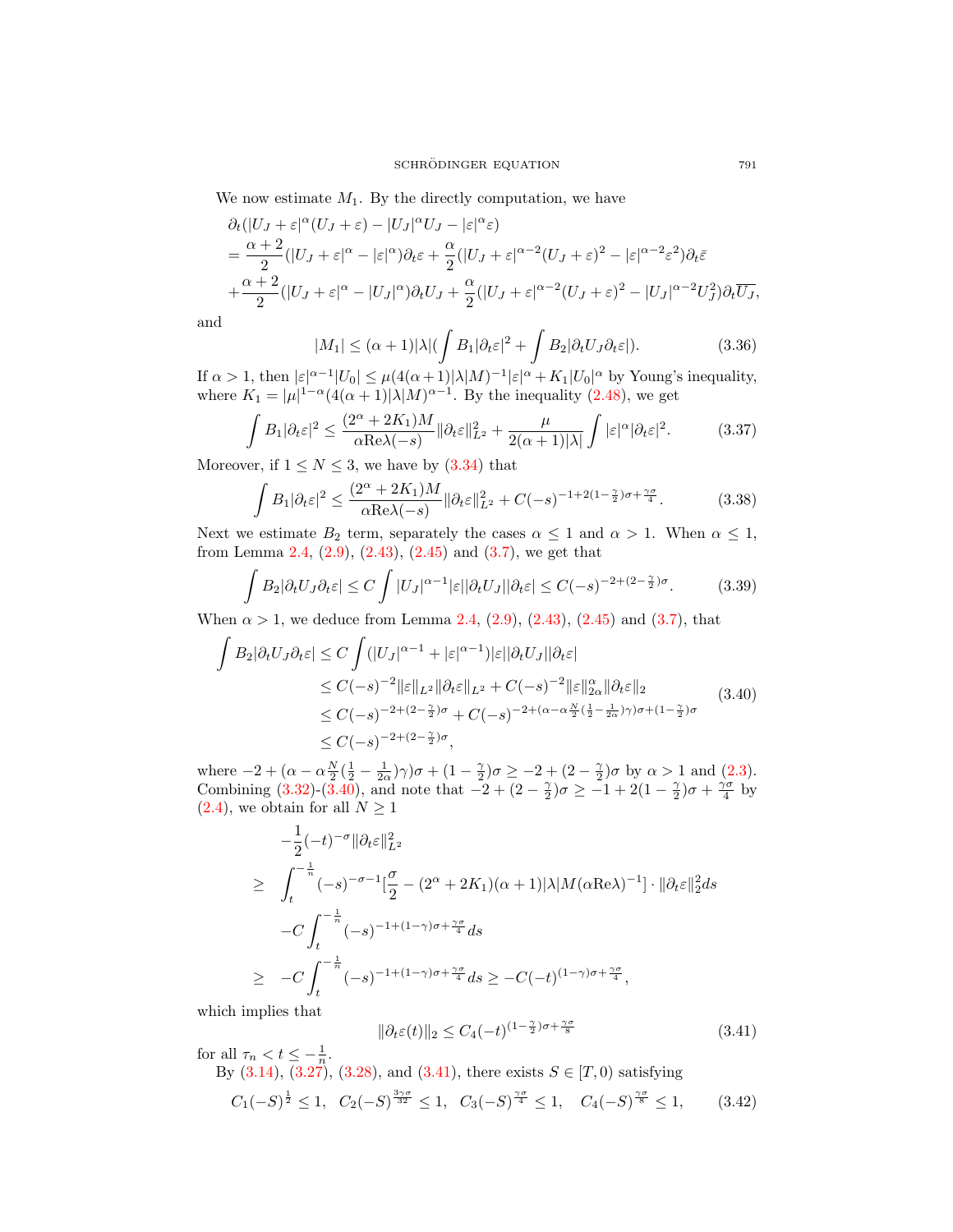such that for *n* sufficiently large such that  $S < -\frac{1}{n}$ ,

 $\|\varepsilon\|_{L^2}\leq (-t)^\sigma, \|\nabla\varepsilon\|_{L^2}\leq (-t)^{(1-\frac{3}{8}\gamma)\sigma}, \|\Delta\varepsilon\|_{L^2}\leq (-t)^{(1-\gamma)\sigma}, \|\partial_t\varepsilon\|_{L^2}\leq (-t)^{(1-\frac{\gamma}{2})\sigma}$ for all  $\tau_n < t < -\frac{1}{n}$  such that  $t \geq S$ . By the definition [\(3.7\)](#page-9-0) of  $\tau_n$ , this implies that  $\tau_n \leq S$ . Using the blow-up alternative [\(3.2\)](#page-8-3), we conclude that  $s_n \lt S$ , [\(3.4\)](#page-8-5) and [\(3.5\)](#page-8-6) hold.  $\Box$ 

<span id="page-15-0"></span>4. **Proof of Theorem 1.1.** Using estimate [\(3.4\)](#page-8-5) and [\(3.5\)](#page-8-6), we deduce that  $\{\varepsilon_n\}_{n>\frac{1}{2}}$ is bounded in  $L^{\infty}([S,\tau], H^2(\mathbb{R}^N)) \cap W^{1,\infty}([S,\tau], L^2(\mathbb{R}^N))$  for any given  $\tau \in (S,0)$ . Therefore, there exists  $\varepsilon \in L^{\infty}([S,\tau], H^2(\mathbb{R}^N)) \cap W^{1,\infty}([S,\tau], L^2(\mathbb{R}^N))$  such that (after extracting a subsequence)

<span id="page-15-1"></span>
$$
\varepsilon_n \underset{n \to \infty}{\longrightarrow} \varepsilon, \quad \text{weak} \star \text{ in } L^{\infty}([S, \tau], H^2(\mathbb{R}^N)),
$$
\n
$$
\partial_t \varepsilon_n \underset{n \to \infty}{\longrightarrow} \partial_t \varepsilon, \quad \text{weak} \star \text{ in } L^{\infty}([S, \tau], L^2(\mathbb{R}^N)).
$$
\n(4.1)

Moreover, note that for any bounded domain  $\Omega \subset \mathbb{R}^N$ , we have the embedding relation  $H^2(\Omega) \hookrightarrow \longrightarrow L^{2+\alpha}(\Omega) \hookrightarrow L^2(\Omega)$ . Since  $\{\varepsilon_n\}_{n \geq \frac{1}{\tau}}$  is uniformly bounded in  $L^{\infty}([S,\tau], H^2(\Omega)) \cap W^{1,\infty}([S,\tau], L^2(\Omega)),$  then we have (after extracting a subsequence),

$$
\varepsilon_n \underset{n \to \infty}{\longrightarrow} \varepsilon \text{ in } L^{\infty}([S, \tau], L^{\alpha+2}(\Omega))
$$
\n(4.2)

by Aubin-Lions Theorem, see Simon [\[22\]](#page-17-20). Moreover, using  $L^{\infty}(\Omega) \hookrightarrow L^{\alpha+2}(\Omega)$ , we see that

<span id="page-15-6"></span><span id="page-15-5"></span><span id="page-15-2"></span>
$$
\varepsilon_n \underset{n \to \infty}{\longrightarrow} \varepsilon \quad \text{in} \quad L^{\alpha+2}([S, \tau] \times \Omega)). \tag{4.3}
$$

By the arbitrariness of  $\tau$ , a standard argument of diagonal extraction shows that there exists  $\varepsilon \in L^{\infty}_{loc}([S,0), H^{2}(\mathbb{R}^{N})) \cap W^{1,\infty}_{loc}([S,0), L^{2}(\mathbb{R}^{N}))$ , such that (after ex-tracting a subsequence) [\(4.1\)](#page-15-1)-[\(4.3\)](#page-15-2) hold for all  $S < \tau < 0$ , and

$$
\|\varepsilon(t)\|_{L^2} \le (-t)^{\sigma}, \quad \|\nabla \varepsilon(t)\|_{L^2} \le (-t)^{(1-\frac{3}{8}\gamma)\sigma},\tag{4.4}
$$

$$
\|\Delta\varepsilon(t)\|_{L^2} \le (-t)^{(1-\gamma)\sigma}, \quad \|\partial_t\varepsilon(t)\|_{L^2} \le (-t)^{(1-\frac{\gamma}{2})\sigma},\tag{4.5}
$$

for all  $S \leq t < 0$ . Moreover, it follows easily from  $(3.6)$  and the convergence properties  $(4.1)-(4.3)$  $(4.1)-(4.3)$  $(4.1)-(4.3)$  that

<span id="page-15-3"></span>
$$
\partial_t \varepsilon = i\Delta\varepsilon + \lambda(|U_J + \varepsilon|^\alpha (U_J + \varepsilon) - |U_J|^\alpha U_J) + \mathcal{E}_J, \text{ in } L^{\infty}_{loc}([S, 0), L^2(\mathbb{R}^N)). \tag{4.6}
$$
  
Therefore setting

Therefore, setting

<span id="page-15-4"></span>
$$
u(t) = U_J(t) + \varepsilon(t), \quad S \le t < 0,\tag{4.7}
$$

we see that  $u \in L^{\infty}_{loc}([S,0), H^2(\mathbb{R}^N)) \cap W^{1,\infty}_{loc}([S,0), L^2(\mathbb{R}^N))$  and that

$$
\partial_t u = i \Delta u + \lambda |u|^\alpha u, \text{ in } L^\infty_{loc}([S,0),L^2(\mathbb{R}^N)),
$$

by  $(2.47)$ ,  $(4.6)$  and  $(4.7)$ . From the local existence in  $H^2(\mathbb{R}^N)$  and the uniqueness in  $\hat{L}_t^{\infty} H_x^2$ , we conclude that  $u \in C([S,0), H^2(\mathbb{R}^N)) \cap C^1([S,0), L^2(\mathbb{R}^N)).$ 

We now prove  $(1.4)-(1.6)$  $(1.4)-(1.6)$  $(1.4)-(1.6)$  in Theorem [1.1.](#page-1-2) Let  $\Omega$  be an open subset of  $\mathbb{R}^N$  such that  $\overline{\Omega} \cap K = \emptyset$ . It follows from  $(2.5)$  that  $A > 0$  on  $\Omega$  and  $A(x) = |x|^k$  when  $|x| > 2R$ ; and so there exists a constant  $c > 0$ , such that  $A(x) \ge c(1+|x|)^k$  on  $\Omega$ . Moreover using  $(2.6)$ ,  $(2.7)$  and  $(2.9)$ , we deduce that

$$
|U_0| \le C(1+|x|)^{-\frac{k}{\alpha}}, \ |\nabla U_0| \le C(1+|x|)^{-\frac{k}{\alpha}-1} \text{ and } |\Delta U_0| \le C(1+|x|)^{-\frac{k}{\alpha}-2}, \text{ on } \Omega.
$$
  
Since  $(1+|x|)^{-\frac{k}{\alpha}} \in L^2(\mathbb{R}^N)$  by (2.2), applying (2.41) and (2.43), we conclude that  

$$
\limsup_{t \uparrow 0} ||U_J||_{H^2(\Omega)} < \infty.
$$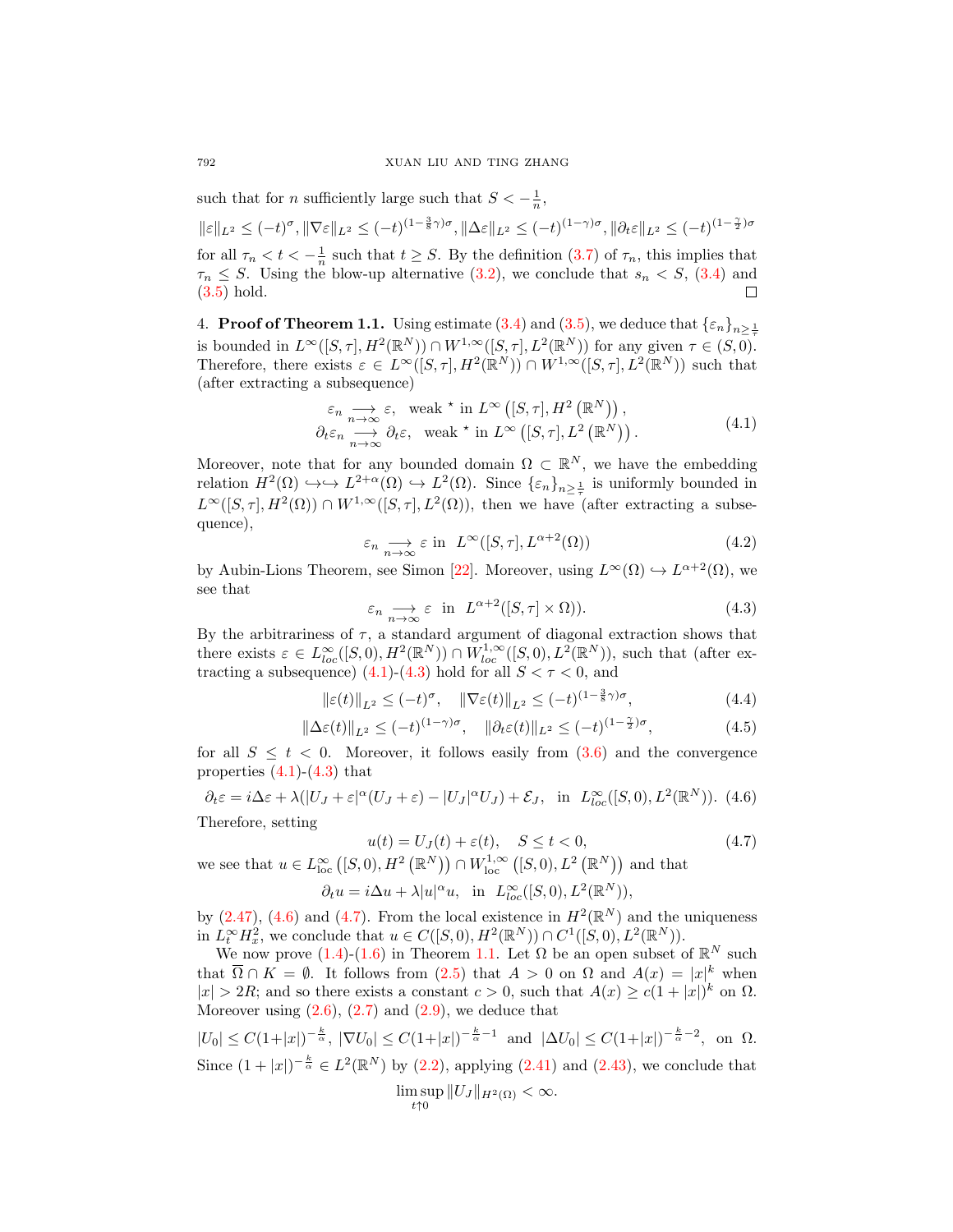Then the estimate [\(1.6\)](#page-1-3) follows from [\(4.7\)](#page-15-4) and the  $L^{\infty}([S,0), H^2(\mathbb{R}^N))$  boundedness of  $\varepsilon$  [\(4.4\)](#page-15-5)-[\(4.5\)](#page-15-6). Let now  $x_0 \in K$  and  $r > 0$ , it follows from [\(2.11\)](#page-3-0), [\(2.17\)](#page-3-5) and [\(2.43\)](#page-6-5) that

<span id="page-16-1"></span>
$$
(-t)^{-\frac{1}{\alpha} + \frac{N}{2k}} \lesssim ||U_J(t)||_{L^2(|x - x_0| < r)} \lesssim (-t)^{-\frac{1}{\alpha}}.\tag{4.8}
$$

Using [\(4.7\)](#page-15-4) and the embedding  $H^2(|x-x_0| < r) \hookrightarrow L^2(|x-x_0| < r)$ , we deduce that

$$
||u(t)||_{L^2(|x-x_0|  

$$
\gtrsim (-t)^{-\frac{1}{\alpha} + \frac{N}{2k}} - C||\varepsilon(t)||_{H^2(\mathbb{R}^N)},
$$
$$

which proves the estimate  $(1.4)$  in Theorem [1.1.](#page-1-2) Next, we prove the estimate  $(1.5)$ in Theorem [1.1.](#page-1-2) Since k satisfies  $(2 + \frac{4\alpha}{k})(N - 2) < 2N$  by  $(2.2)$ , we fix a real number  $p$  satisfying

<span id="page-16-4"></span>
$$
p > 2 + \frac{4\alpha}{k} \text{ and } p(N - 2) < 2N. \tag{4.9}
$$

We apply  $(2.11)$ ,  $(2.17)$ ,  $(2.43)$  and Gagliardo-Nirenberg's inequality to obtain

$$
(-t)^{-\frac{1}{\alpha} + \frac{N}{pk}} \lesssim ||U_J||_p \lesssim ||\Delta U_J||_2^{\frac{N}{2}(\frac{1}{2} - \frac{1}{p})} ||U_J||_2^{1 - \frac{N}{2}(\frac{1}{2} - \frac{1}{p})}
$$
  

$$
\lesssim ||\Delta U_J||_2^{\frac{N}{2}(\frac{1}{2} - \frac{1}{p})} (-t)^{-\frac{1}{\alpha}(1 - \frac{N}{2}(\frac{1}{2} - \frac{1}{p}))}
$$

and

$$
(-t)^{-\frac{1}{\alpha} + \frac{N}{pk}} \lesssim ||U_J||_p \lesssim ||\nabla U_J||_2^{N(\frac{1}{2} - \frac{1}{p})} ||U_J||_2^{1 - N(\frac{1}{2} - \frac{1}{p})}
$$
  

$$
\lesssim ||\nabla U_J||_2^{N(\frac{1}{2} - \frac{1}{p})} (-t)^{-\frac{1}{\alpha}(1 - N(\frac{1}{2} - \frac{1}{p}))},
$$

which implies that

$$
(-t)^{\frac{4p}{p-2}(\frac{1}{pk}-\frac{1}{4\alpha}+\frac{1}{2p\alpha})}\lesssim \|\Delta U_J\|_2,\ \ (-t)^{\frac{2p}{p-2}(\frac{1}{pk}-\frac{1}{2\alpha}+\frac{1}{p\alpha})}\lesssim \|\nabla U_J\|_2.
$$

From  $(4.9)$ , we have

$$
\frac{1}{pk}-\frac{1}{2\alpha}+\frac{1}{p\alpha}<\frac{1}{pk}-\frac{1}{4\alpha}+\frac{1}{2p\alpha}<0
$$

and

$$
\lim_{t \uparrow 0} \|\nabla U_J\|_2 = \lim_{t \uparrow 0} \|\Delta U_J\|_2 = \infty.
$$

Combining  $(4.7)$  and  $(4.4)-(4.5)$  $(4.4)-(4.5)$  $(4.4)-(4.5)$ , we have the estimate  $(1.5)$ , and finish the proof of Theorem [1.1.](#page-1-2)  $\Box$ 

Acknowledgment. The author is grateful to T. Cazenave for bringing to his attention the question studied in this paper and much useful advice. This work is partially supported by the National Natural Science Foundation of China 11771389, 11931010 and 11621101, Zhejiang Provincial Natural Science Foundation of China LR17A010001. We sincerely thank the anonymous reviewers for their constructive revision suggestions.

## **REFERENCES**

- <span id="page-16-2"></span>[\[1\]](http://www.ams.org/mathscinet-getitem?mr=MR1339762&return=pdf) S. Alinhac, [Blowup for Nonlinear Hyperbolic Equations. Progress in Nonlinear Differential](http://dx.doi.org/10.1007/978-1-4612-2578-2) [Equations and their Applications](http://dx.doi.org/10.1007/978-1-4612-2578-2), Birkhäuser Boston, Inc., 17. Boston, MA, 1995.
- <span id="page-16-0"></span>[\[2\]](http://www.ams.org/mathscinet-getitem?mr=MR3457455&return=pdf) T. Cazenave, S. Correia, F. Dicksteinand and F. B. Weissler, [A Fujita-type blowup result](http://dx.doi.org/10.1007/s40863-015-0020-6) and low energy scattering for a nonlinear Schrödinger equation, São Paulo J. Math. Sci., 9 (2015), 146–161.
- <span id="page-16-3"></span>[\[3\]](http://www.ams.org/mathscinet-getitem?mr=MR2765515&return=pdf) T. Cazenave, D. Y. Fang and Z. Han, [Continuous dependence for NLS in fractional order](http://dx.doi.org/10.1016/j.anihpc.2010.11.005) [spaces,](http://dx.doi.org/10.1016/j.anihpc.2010.11.005) Ann. Inst. H. Poincaré Anal. Non Linéaire, 28 (2011), 135-147.